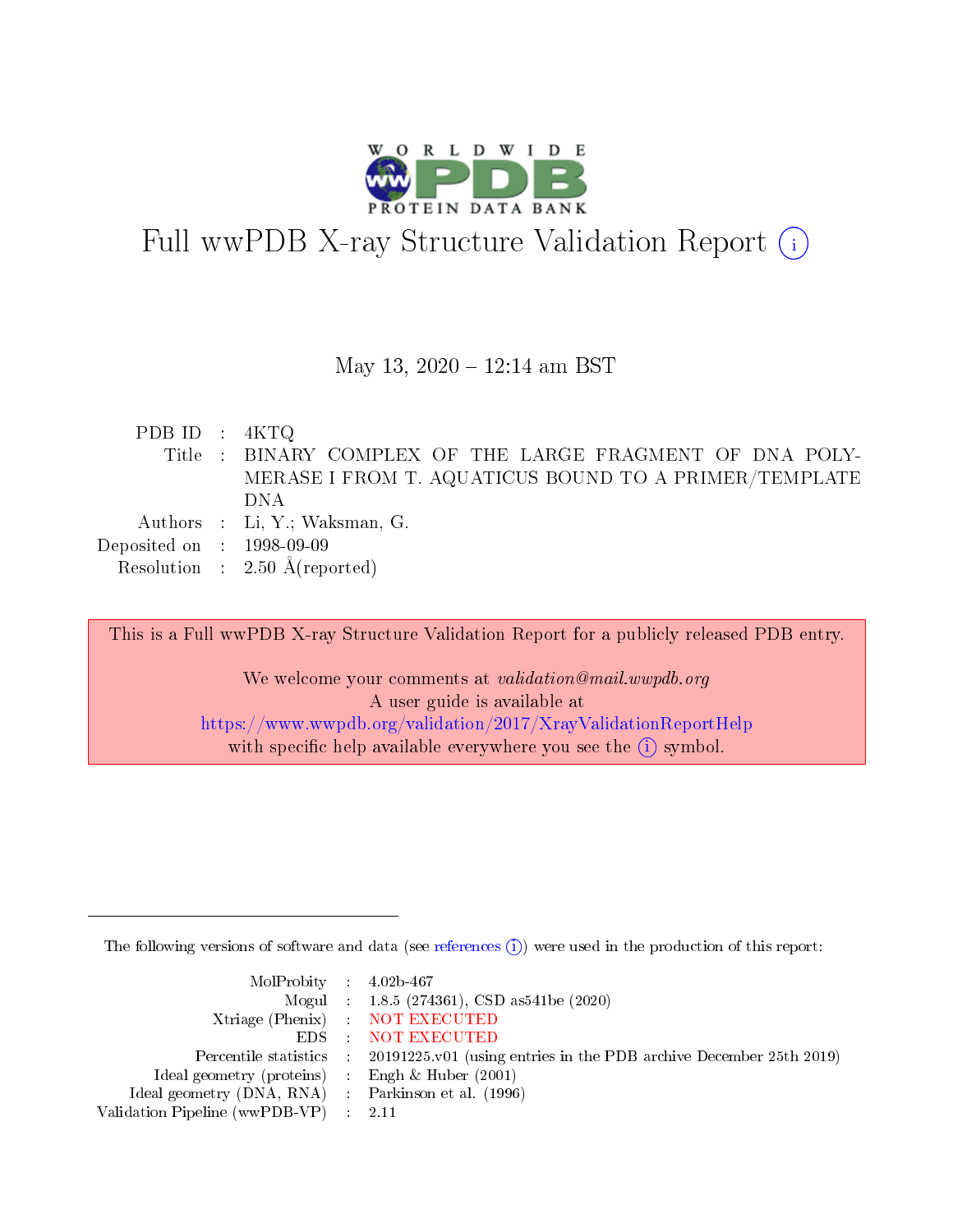# 1 [O](https://www.wwpdb.org/validation/2017/XrayValidationReportHelp#overall_quality)verall quality at a glance  $(i)$

The following experimental techniques were used to determine the structure: X-RAY DIFFRACTION

The reported resolution of this entry is 2.50 Å.

Percentile scores (ranging between 0-100) for global validation metrics of the entry are shown in the following graphic. The table shows the number of entries on which the scores are based.



| Metric                | Whole archive        | Similar resolution                                           |
|-----------------------|----------------------|--------------------------------------------------------------|
|                       | $(\#\text{Entries})$ | $(\#\text{Entries}, \text{resolution range}(\textup{\AA})\)$ |
| Clashscore            | 141614               | $5346$ $(2.50-2.50)$                                         |
| Ramachandran outliers | 138981               | $5231 (2.50 - 2.50)$                                         |
| Sidechain outliers    | 138945               | $5233(2.50-2.50)$                                            |

The table below summarises the geometric issues observed across the polymeric chains and their fit to the electron density. The red, orange, yellow and green segments on the lower bar indicate the fraction of residues that contain outliers for  $\geq=3$ , 2, 1 and 0 types of geometric quality criteria respectively. A grey segment represents the fraction of residues that are not modelled. The numeric value for each fraction is indicated below the corresponding segment, with a dot representing fractions  $\epsilon = 5\%$ 

Note EDS was not executed.

|  | $\overline{\text{Mol}}$   Chain   Length |     | Quality of chain |     |
|--|------------------------------------------|-----|------------------|-----|
|  | 19                                       | 33% | 67%              |     |
|  | $13\,$                                   | 38% | 62%              |     |
|  | 539                                      | 30% | 56%              | 14% |

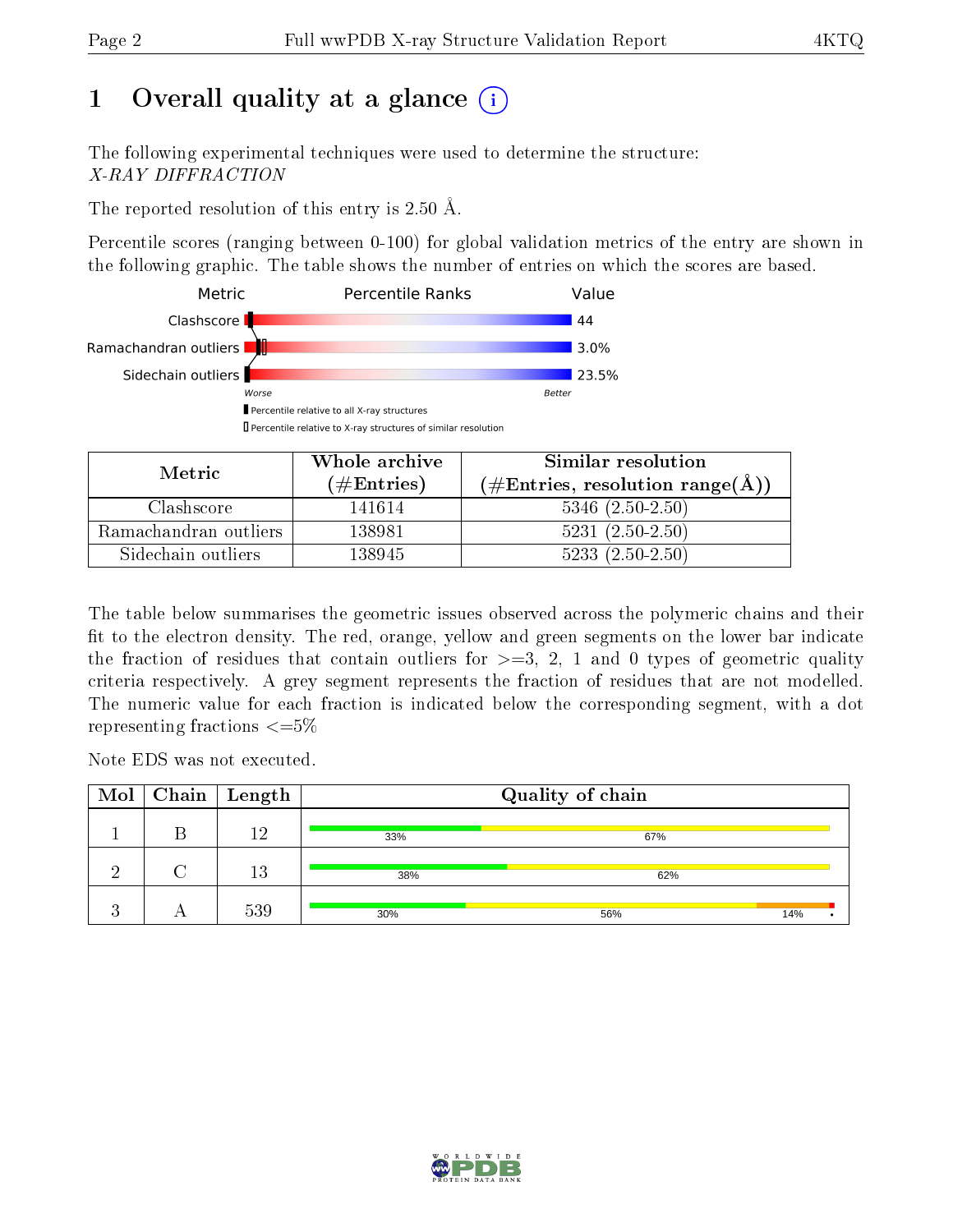# 2 Entry composition (i)

There are 4 unique types of molecules in this entry. The entry contains 4769 atoms, of which 0 are hydrogens and 0 are deuteriums.

In the tables below, the ZeroOcc column contains the number of atoms modelled with zero occupancy, the AltConf column contains the number of residues with at least one atom in alternate conformation and the Trace column contains the number of residues modelled with at most 2 atoms.

 Molecule 1 is a DNA chain called DNA (5'-D(\*GP\*AP\*CP\*CP\*AP\*CP\*GP\*GP\*CP\*GP\*  $CP*(DOC)$ -3').

| Mol | Chain | $\perp$ Residues | Atoms              |      |    | ZeroOcc | $\vert$ AltConf $\vert$ Trace |  |  |  |
|-----|-------|------------------|--------------------|------|----|---------|-------------------------------|--|--|--|
|     |       | 12               | $\rm Total$<br>240 | l 14 | 48 | - 67    |                               |  |  |  |

 Molecule 2 is a DNA chain called DNA (5'-D(\*GP\*GP\*GP\*CP\*GP\*CP\*CP\*GP\*TP\*GP\*  $GP*TP*C$ -3').

| Mol | ⊤ Chain ' | $\perp$ Residues | $\rm{Atoms}$ |     |       | ZeroOcc   AltConf   Trace |  |  |  |
|-----|-----------|------------------|--------------|-----|-------|---------------------------|--|--|--|
|     |           | 19<br>TΟ         | Total<br>267 | 126 | $-51$ |                           |  |  |  |

• Molecule 3 is a protein called PROTEIN (LARGE FRAGMENT OF DNA POLYMERASE I).

| Mol | Chain | Residues | $\bm{\mathrm{Atoms}}$  |      |     | ZeroOcc | AltConf | $\perp$ Trace |  |  |
|-----|-------|----------|------------------------|------|-----|---------|---------|---------------|--|--|
|     |       | 539      | $_{\rm Total}$<br>4159 | 2652 | 740 | 754     |         |               |  |  |

• Molecule 4 is water.

| Mol | $\vert$ Chain $\vert$ Residues | Atoms               | ZeroOcc   AltConf |
|-----|--------------------------------|---------------------|-------------------|
|     |                                | Total O             |                   |
|     | 11                             | Total O<br>11<br>11 |                   |
|     |                                | Total<br>- ()       |                   |

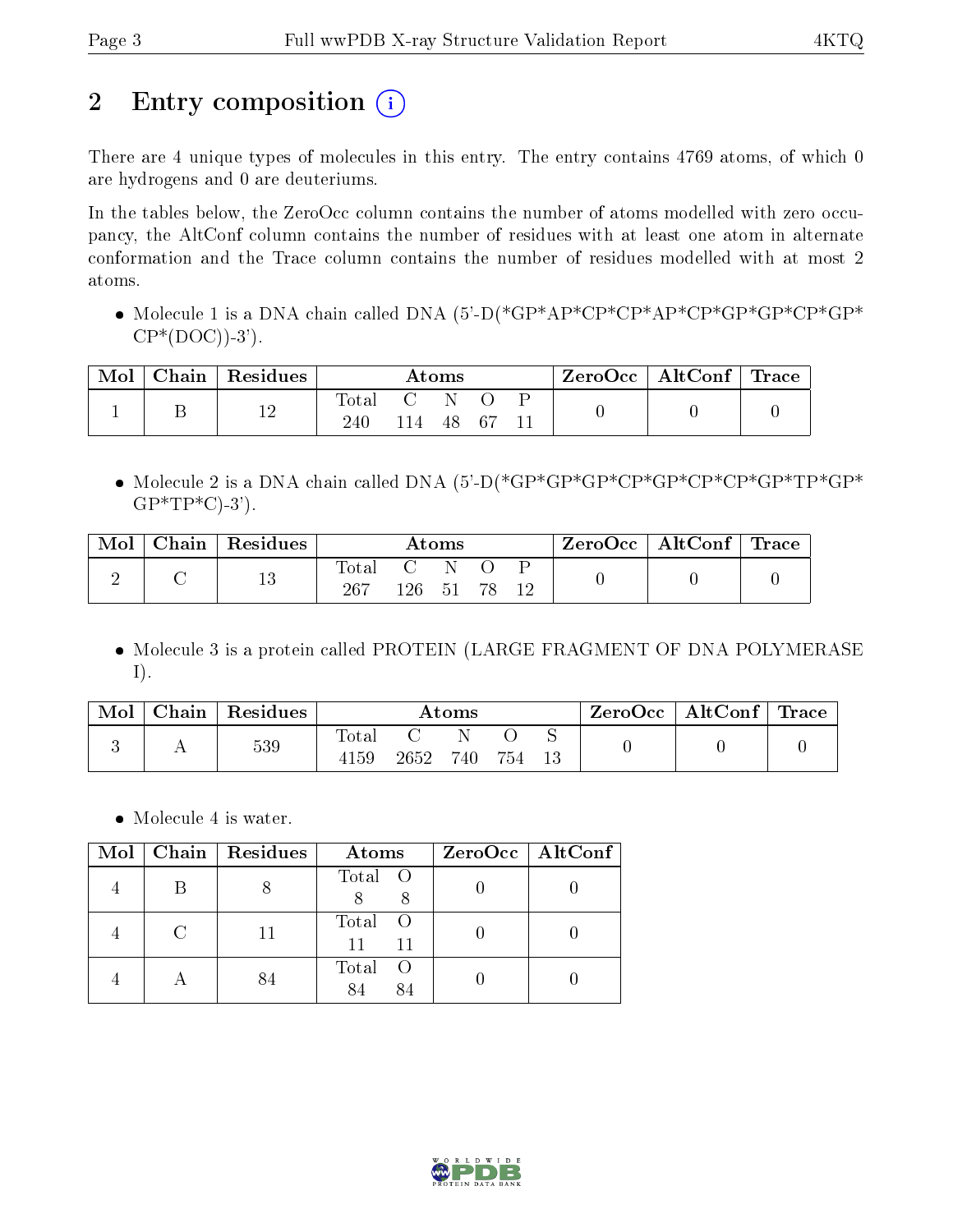# 3 Residue-property plots (i)

These plots are drawn for all protein, RNA and DNA chains in the entry. The first graphic for a chain summarises the proportions of the various outlier classes displayed in the second graphic. The second graphic shows the sequence view annotated by issues in geometry. Residues are colorcoded according to the number of geometric quality criteria for which they contain at least one outlier: green  $= 0$ , yellow  $= 1$ , orange  $= 2$  and red  $= 3$  or more. Stretches of 2 or more consecutive residues without any outlier are shown as a green connector. Residues present in the sample, but not in the model, are shown in grey.

Note EDS was not executed.

• Molecule 1: DNA  $(5^{\circ}$ -D(\*GP\*AP\*CP\*CP\*AP\*CP\*GP\*GP\*CP\*GP\*CP\*(DOC))-3')

| Chain B:                                                                                   | 33%                                                 |                                                                                                   |                                                                       | 67%                                                                      |  |
|--------------------------------------------------------------------------------------------|-----------------------------------------------------|---------------------------------------------------------------------------------------------------|-----------------------------------------------------------------------|--------------------------------------------------------------------------|--|
| gg <mark>ggggg</mark>                                                                      |                                                     |                                                                                                   |                                                                       |                                                                          |  |
|                                                                                            |                                                     |                                                                                                   |                                                                       | • Molecule 2: DNA $(5'-D(*GP*GP*GP*CP*CP*CP*CP*CP*TP*GP*TP*GP*TP*C)-3')$ |  |
| Chain C:                                                                                   | 38%                                                 |                                                                                                   |                                                                       | 62%                                                                      |  |
| ន្ទីន្ទ <mark>ី ខ្លី</mark> ដូដូដូ <mark>ដូដូ</mark><br>ន្ទីន្ទី <mark>ខ្លីដូដូដូដូ</mark> |                                                     |                                                                                                   |                                                                       |                                                                          |  |
|                                                                                            |                                                     |                                                                                                   |                                                                       | • Molecule 3: PROTEIN (LARGE FRAGMENT OF DNA POLYMERASE I)               |  |
| Chain A:                                                                                   | 30%                                                 |                                                                                                   | 56%                                                                   | 14%                                                                      |  |
|                                                                                            |                                                     |                                                                                                   |                                                                       |                                                                          |  |
|                                                                                            |                                                     |                                                                                                   |                                                                       | <u>asan asal</u><br>1989<br>1989                                         |  |
|                                                                                            | <b>Rando</b><br>Rando<br>Rando Rando<br>Rando Rando | <mark>- 종종 중 중 중 중</mark><br><mark>- 종종 중 중 중 중</mark>                                            | <b>内容の</b><br>日本の<br>日本の<br>1478<br>8474<br><mark>1478</mark><br>1477 | s<br>88838865889678333886<br>8883865889678333886<br>3479<br>3742         |  |
|                                                                                            |                                                     | និ <mark>ង និង និង និង និង និង</mark><br>ស្តី និង និង និង និង និង និង<br>ស្តី និង និង និង និង និង |                                                                       |                                                                          |  |
|                                                                                            |                                                     |                                                                                                   |                                                                       |                                                                          |  |
|                                                                                            |                                                     |                                                                                                   |                                                                       |                                                                          |  |

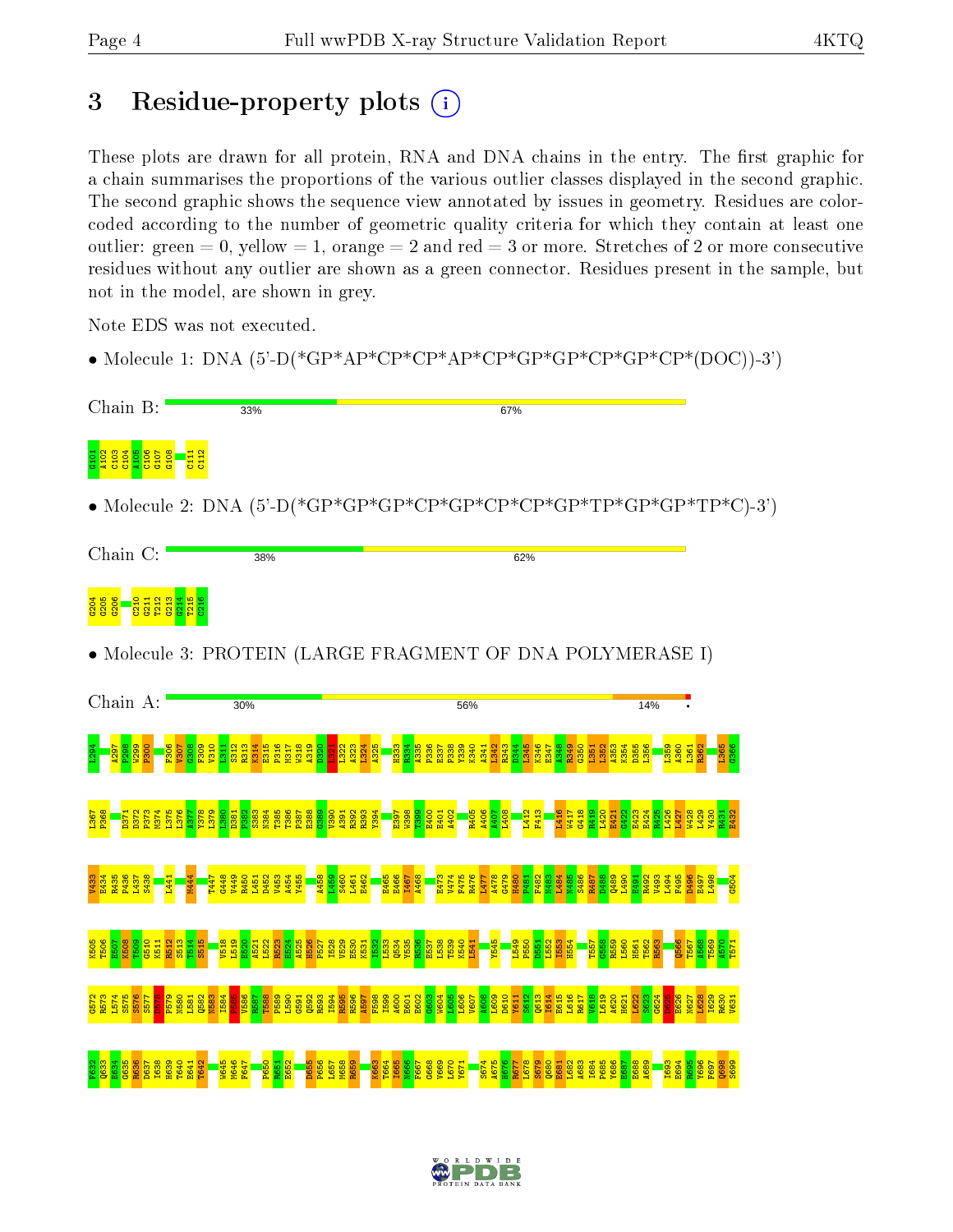# F700 V703 R704 I707 E708 K709 T710 L711 E712 E713 G714 R715 R716 R717 G718 Y719 V720 E721 T722 L723 F724 G725 R726 R727 R728 Y729 V730 L733 R736 V737 K738 S739 V740 R741 E742 E745 R746 M747 A748 F749 N750 M751 P752 V753 Q754 G755 T756 A757 A758 D759 L760 M761 K762 L763 A764 <u>ីខ្លួន ដែលប្រទេសន</u>្នី និង ប្រទេសន្នី ប្រទេសន្តិ និង ប្រទេសន្តិ និង ប្រទេសន្នី ប្រទេសន្នី ប្រទេសន្នី ប្រទេសន្នី K831 E832

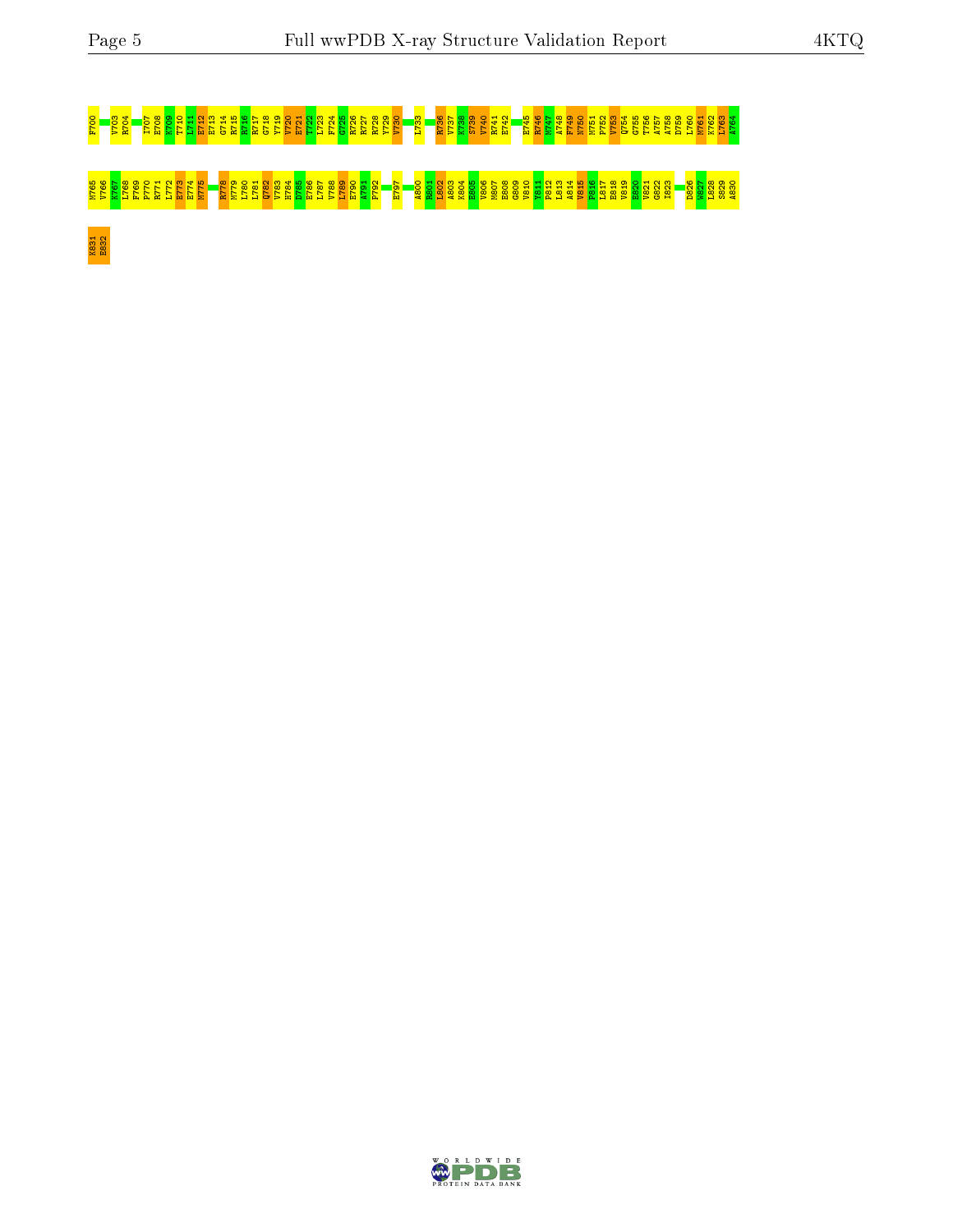# 4 Data and refinement statistics  $(i)$

Xtriage (Phenix) and EDS were not executed - this section is therefore incomplete.

| Property                               | <b>Value</b>                                     | Source    |
|----------------------------------------|--------------------------------------------------|-----------|
| Space group                            | P 31 2 1                                         | Depositor |
| Cell constants                         | 110.84Å<br>110.84Å<br>90.84Å                     | Depositor |
| a, b, c, $\alpha$ , $\beta$ , $\gamma$ | $120.00^\circ$<br>$90.00^\circ$<br>$90.00^\circ$ |           |
| Resolution (A)                         | 30.00<br>$-2.50$                                 | Depositor |
| % Data completeness                    | $91.8$ $(30.00-2.50)$                            | Depositor |
| (in resolution range)                  |                                                  |           |
| $\mathrm{R}_{merge}$                   | 0.08                                             | Depositor |
| $\mathrm{R}_{sym}$                     | 0.08                                             | Depositor |
| Refinement program                     | X-PLOR 3.851                                     | Depositor |
| $R, R_{free}$                          | 0.227<br>0.298<br>$\ddot{\phantom{a}}$           | Depositor |
| Estimated twinning fraction            | No twinning to report.                           | Xtriage   |
| Total number of atoms                  | 4769                                             | wwPDB-VP  |
| Average B, all atoms $(A^2)$           | 51.0                                             | wwPDB-VP  |

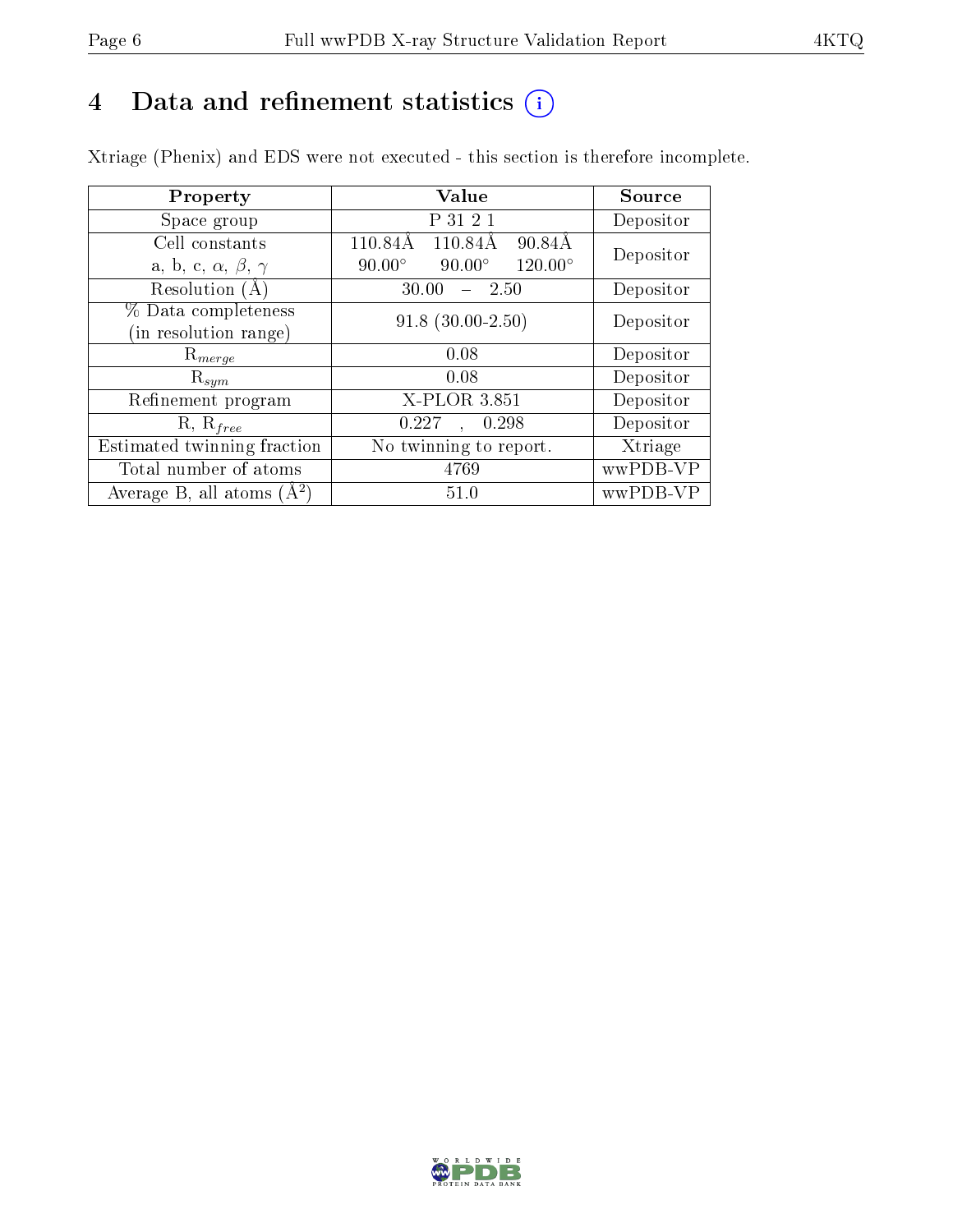# 5 Model quality  $(i)$

# 5.1 Standard geometry  $(i)$

Bond lengths and bond angles in the following residue types are not validated in this section: DOC

The Z score for a bond length (or angle) is the number of standard deviations the observed value is removed from the expected value. A bond length (or angle) with  $|Z| > 5$  is considered an outlier worth inspection. RMSZ is the root-mean-square of all Z scores of the bond lengths (or angles).

| Mol | Chain |      | Bond lengths | Bond angles |             |  |
|-----|-------|------|--------------|-------------|-------------|--|
|     |       | RMSZ | # Z  > 5     | RMSZ        | $\ Z\  > 5$ |  |
| 1   | R     | 0.47 | 0/249        | 0.73        | 0/382       |  |
| 2   | C     | 0.53 | 0/299        | 0.83        | 0/461       |  |
| 3   |       | 0.36 | 4249         | 0.58        | /5776       |  |
| AII | ΑH    | 0.38 | 4797         | 0.61        | 6619        |  |

There are no bond length outliers.

There are no bond angle outliers.

There are no chirality outliers.

There are no planarity outliers.

## $5.2$  Too-close contacts  $(i)$

In the following table, the Non-H and H(model) columns list the number of non-hydrogen atoms and hydrogen atoms in the chain respectively. The H(added) column lists the number of hydrogen atoms added and optimized by MolProbity. The Clashes column lists the number of clashes within the asymmetric unit, whereas Symm-Clashes lists symmetry related clashes.

| Mol |      | $\mid$ Chain $\mid$ Non-H $\mid$ H(model) | H(added) |     | $Clashes$   Symm-Clashes |
|-----|------|-------------------------------------------|----------|-----|--------------------------|
|     | 240  |                                           | 134      | 19  |                          |
|     | 267  |                                           | 147      |     |                          |
|     | 4159 |                                           | 4117     | 385 |                          |
|     |      |                                           |          |     |                          |
|     |      |                                           |          |     |                          |
|     |      |                                           |          |     |                          |
|     | 4769 |                                           | 4398     | 397 |                          |

The all-atom clashscore is defined as the number of clashes found per 1000 atoms (including hydrogen atoms). The all-atom clashscore for this structure is 44.

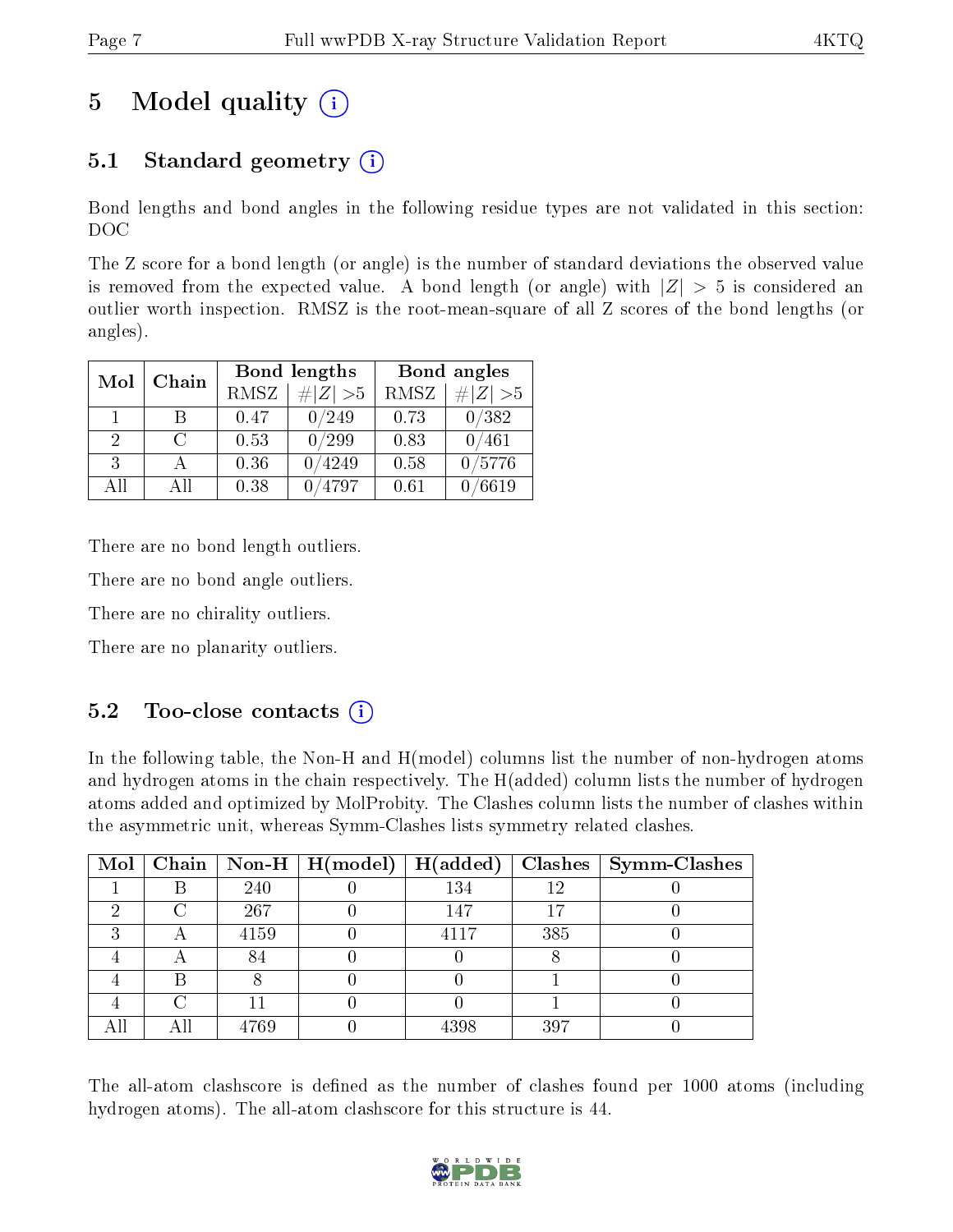|                                    |                                      | Interatomic    | Clash           |
|------------------------------------|--------------------------------------|----------------|-----------------|
| Atom-1                             | Atom-2                               | distance $(A)$ | overlap $(\AA)$ |
| 3:A:351:LEU:HD23                   | $3: A:374: MET:H\overline{G2}$       | 1.34           | 1.06            |
| 3:A:780:LEU:HD11                   | 3:A:790:GLU:HG3                      | 1.40           | $1.02\,$        |
| 3:A:614:ILE:HD11                   | 3:A:760:LEU:HD12                     | 1.49           | 0.95            |
| 3:A:779:MET:HA                     | 3:A:789:LEU:HD12                     | 1.50           | 0.93            |
| 3:A:677:ARG:HH12                   | 3:A:746:ARG:HH12                     | 1.17           | 0.91            |
| 2:C:212:DT:H2"                     | 2:C:213:DG:H5'                       | 1.54           | 0.87            |
| 3:A:769:PHE:O                      | 3:A:772:LEU:HB2                      | 1.77           | 0.85            |
| $2:C:204:DG:\overline{H2''}$       | 2:C:205:DG:OP2                       | 1.76           | 0.85            |
| 3:A:569:THR:HG22                   | 3:A:572:GLY:H                        | 1.41           | 0.84            |
| 3:A:574:LEU:HD12                   | 3:A:782:GLN:NE2                      | 1.92           | 0.84            |
| 3:A:713:GLU:CB                     | 3:A:717:ARG:HH21                     | 1.93           | 0.81            |
| 3:A:730:VAL:HG11                   | 3:A:748:ALA:HB2                      | 1.61           | 0.80            |
| 1:B:106:DC:OP1                     | 3:A:508:LYS:HG2                      | 1.83           | 0.79            |
| 3:A:639:HIS:ND1                    | 3:A:663:LYS:HE3                      | 1.98           | 0.77            |
| 3: A:569:THR:HG21                  | 3:A:573:ARG:H                        | 1.49           | 0.77            |
| 3:A:351:LEU:HG                     | 3:A:373:PRO:HG2                      | 1.66           | 0.76            |
| 3:A:562:THR:HG23                   | 3:A:579:PRO:O                        | 1.86           | 0.76            |
| 3:A:768:LEU:HD11                   | 3:A:803:ALA:HA                       | 1.68           | 0.76            |
| 3:A:677:ARG:HH12                   | 3:A:746:ARG:NH1                      | 1.83           | 0.76            |
| 3:A:669:VAL:HG21                   | 3:A:696:TYR:CE2                      | 2.19           | 0.76            |
| 3:A:526:HIS:ND1                    | $3:A:527:PRO:H\overline{D2}$         | 2.02           | 0.75            |
| 3:A:474:VAL:HG21                   | 3:A:484:LEU:HD11                     | 1.67           | 0.75            |
| $3:A:576:\overline{\text{SER:HG}}$ | 3:A:580:ASN:HA                       | 1.53           | 0.74            |
| 3:A:737:VAL:HB                     | $3:A:740:\overline{\text{VAL}:HG13}$ | 1.69           | 0.73            |
| 3:A:315:GLU:HB3                    | 4:A:3047:HOH:O                       | 1.88           | 0.73            |
| $3:A:655:\overline{ASP:HB3}$       | 3:A:658:MET:SD                       | 2.29           | 0.73            |
| 3:A:562:THR:HG22                   | 3:A:563:ARG:N                        | 2.05           | 0.72            |
| 3: A:576: SER: OG                  | 3:A:580:ASN:HA                       | 1.90           | 0.71            |
| 3:A:769:PHE:HD1                    | 3:A:772:LEU:HD12                     | 1.55           | 0.71            |
| 3: A:698: GLN: HG2                 | 4:A:3060:HOH:O                       | 1.89           | 0.71            |
| 3:A:584:ILE:HB                     | $3:A:595:A\overline{RG:HH21}$        | 1.55           | 0.71            |
| 3:A:682:LEU:HD22                   | 3:A:683:ALA:H                        | 1.56           | 0.70            |
| 3:A:299:TRP:CZ2                    | 3:A:341:ALA:HB1                      | 2.27           | 0.69            |
| $3:A:523:ARG:H\overline{G3}$       | 3: A: 523: ARG: HH11                 | 1.57           | 0.69            |
| 3: A:809: GLY:O                    | 3:A:812:PRO:HD3                      | 1.93           | 0.69            |
| $3:A:621:HI\overline{S:ND1}$       | 3:A:813:LEU:HB3                      | 2.08           | 0.68            |
| 3:A:779:MET:HG3                    | 3:A:789:LEU:HD11                     | 1.74           | 0.68            |
| 2:C:204:DG:H5"                     | 3:A:677:ARG:NE                       | 2.09           | 0.68            |
| 3: A:813: LEU: C                   | 3:A:815:VAL:H                        | 1.97           | 0.67            |
| 3:A:482:PHE:HE2                    | 3:A:490:LEU:HD12                     | 1.58           | 0.67            |

All (397) close contacts within the same asymmetric unit are listed below, sorted by their clash magnitude.

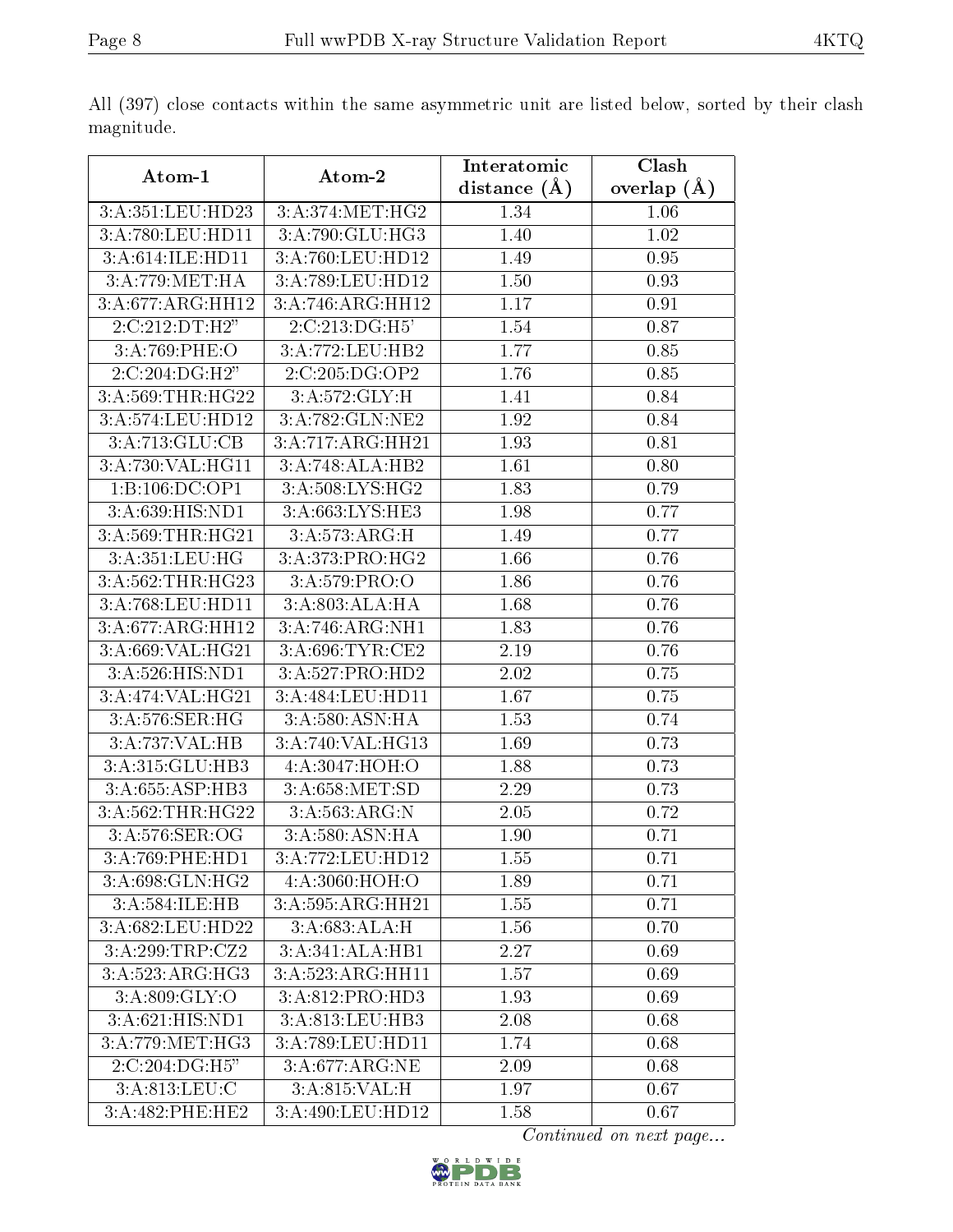| Continuati pont previous page |                                                       | Interatomic    | Clash           |
|-------------------------------|-------------------------------------------------------|----------------|-----------------|
| Atom-1                        | Atom-2                                                | distance $(A)$ | overlap $(\AA)$ |
| 3:A:557:THR:OG1               | 3:A:561:HIS:HE1                                       | 1.75           | 0.67            |
| 3:A:549:LEU:HD22              | 3:A:560:LEU:HD11                                      | 1.75           | 0.67            |
| 3:A:569:THR:HG21              | 3:A:573:ARG:N                                         | $2.10\,$       | 0.67            |
| 3:A:629:ILE:HG13              | 3:A:630:ARG:N                                         | $2.10\,$       | 0.66            |
| 3:A:569:THR:HG21              | 3:A:573:ARG:HB2                                       | 1.76           | 0.66            |
| 3:A:682:LEU:HD22              | 3:A:683:ALA:N                                         | 2.11           | 0.66            |
| 3:A:489:GLN:O                 | 3:A:493:VAL:HG23                                      | 1.96           | 0.66            |
| 3: A:408: LEU:O               | 3:A:412:LEU:HG                                        | 1.96           | 0.66            |
| 3:A:309:PHE:CD2               | 3:A:356:LEU:HD13                                      | 2.32           | 0.65            |
| 3:A:684:ILE:HD12              | 3:A:689:ALA:HB2                                       | 1.79           | 0.65            |
| 3:A:383:SER:O                 | 3:A:385:THR:HG23                                      | 1.95           | 0.65            |
| 3:A:562:THR:HG22              | 3:A:563:ARG:H                                         | 1.59           | 0.65            |
| 3:A:773:GLU:C                 | 3:A:775:MET:H                                         | 2.00           | 0.65            |
| 3:A:591:GLY:HA2               | 3:A:594:ILE:HD12                                      | 1.79           | 0.65            |
| 3:A:780:LEU:HD11              | 3:A:790:GLU:CG                                        | 2.23           | 0.64            |
| 3: A:807:MET:O                | 3:A:810:VAL:HG12                                      | 1.97           | 0.64            |
| 3:A:756:THR:HA                | 3:A:759:ASP:OD2                                       | 1.97           | 0.64            |
| 3:A:359:LEU:HA                | 3:A:362:ARG:HG2                                       | 1.80           | 0.64            |
| 3:A:575:SER:HA                | 3:A:582:GLN:HE22                                      | 1.63           | 0.64            |
| 3:A:493:VAL:O                 | 3: A:498: LEU: HG                                     | 1.97           | 0.64            |
| 3:A:314:LYS:HG3               | 3:A:315:GLU:OE1                                       | 1.98           | 0.63            |
| 3:A:490:LEU:HD23              | 3:A:494:LEU:HD11                                      | 1.81           | 0.63            |
| 3:A:337:GLU:HB3               | 4:A:3001:HOH:O                                        | 1.98           | 0.63            |
| 3:A:822:GLY:HA3               | 3:A:830:ALA:O                                         | 1.99           | 0.63            |
| 3:A:306:PHE:O                 | 3:A:406:ALA:HB1                                       | 1.99           | 0.63            |
| 3:A:647:PHE:CZ                | 3:A:658:MET:HG2                                       | 2.33           | 0.63            |
| 3:A:762:LYS:O                 | 3:A:766:VAL:HG23                                      | 1.98           | 0.62            |
| 3:A:386:THR:HB                | 3:A:387:PRO:HD2                                       | 1.82           | 0.62            |
| 3:A:490:LEU:CD2               | 3:A:494:LEU:HD11                                      | 2.30           | 0.62            |
| 3:A:682:LEU:CD1               | 3:A:684:ILE:HG12                                      | 2.30           | 0.61            |
| 3:A:655:ASP:HB3               | 3: A:658:MET:HB2                                      | 1.83           | 0.61            |
| 3:A:449:VAL:HG12              | 3:A:560:LEU:HB2                                       | 1.81           | 0.61            |
| 3:A:375:LEU:HD23              | 3: A: 430: TYR: CE1                                   | 2.36           | 0.61            |
| 3:A:523:ARG:NH1               | 3:A:523:ARG:HG3                                       | 2.15           | 0.61            |
| 3:A:506:THR:O                 | 3:A:510:GLY:HA2                                       | 2.00           | 0.61            |
| 3:A:588:THR:O                 | $3:\stackrel{\textstyle \overline{A:592:GLN:HG3}}{ }$ | 2.00           | 0.61            |
| 3:A:450:ARG:HG2               | 3:A:599:ILE:HG13                                      | 1.83           | 0.60            |
| 3:A:787:LEU:HD12              | 3:A:807:MET:HE3                                       | 1.83           | 0.60            |
| 3:A:665:ILE:HG21              | 3:A:696:TYR:CD1                                       | 2.36           | 0.60            |
| 3:A:829:SER:C                 | 3:A:831:LYS:H                                         | 2.04           | 0.60            |
| 3:A:418:GLY:O                 | 3:A:421:GLU:HG3                                       | 2.02           | 0.60            |

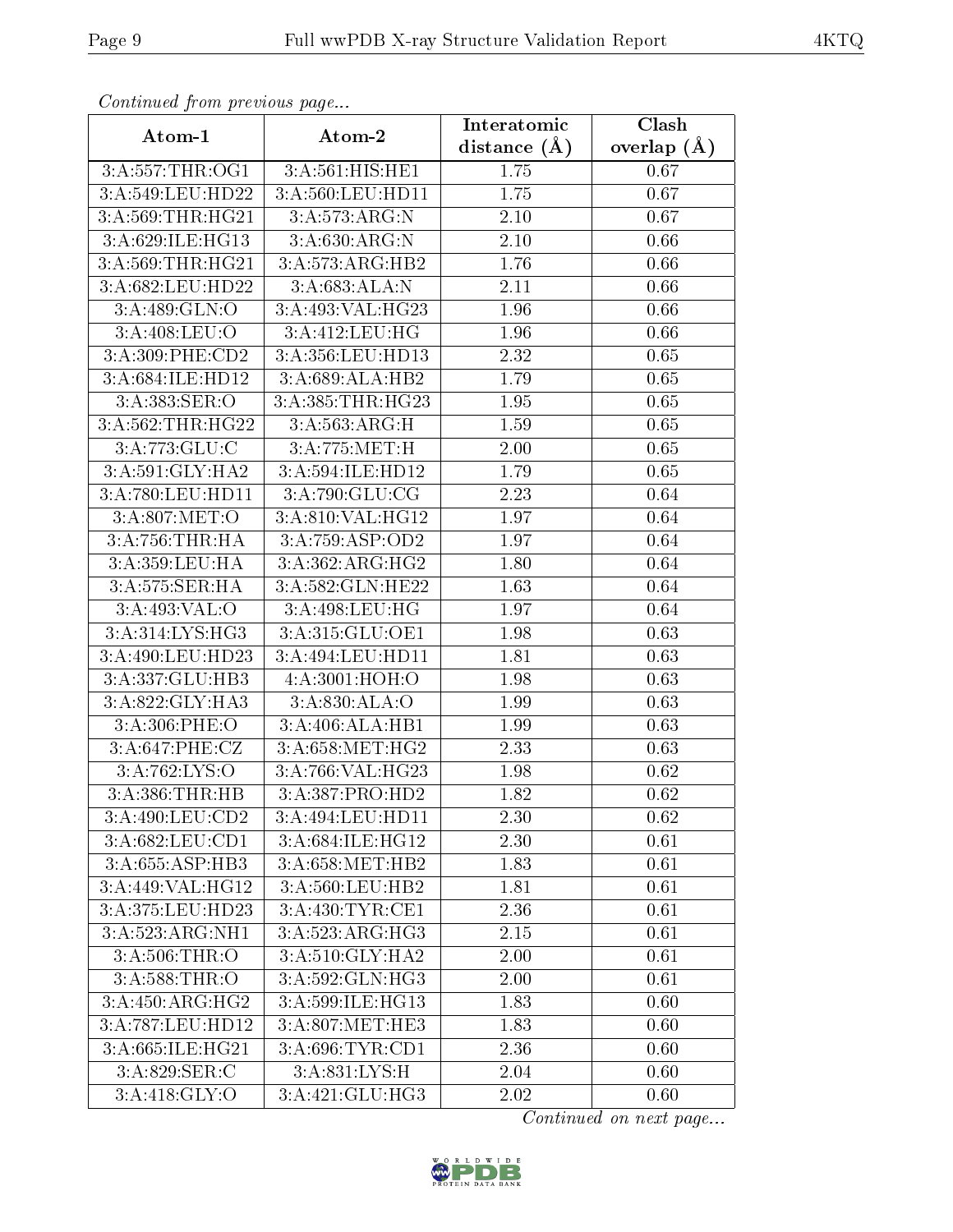| Continuea from previous page<br>Clash<br>Interatomic |                  |                   |                 |  |
|------------------------------------------------------|------------------|-------------------|-----------------|--|
| Atom-1                                               | Atom-2           | distance $(A)$    | overlap $(\AA)$ |  |
| 3:A:602:GLU:HA                                       | 4:A:3066:HOH:O   | 2.00              | 0.60            |  |
| 3:A:310:VAL:HA                                       | 3:A:405:ARG:NH1  | $\overline{2.17}$ | 0.60            |  |
| 3:A:342:LEU:HA                                       | 3:A:345:LEU:HD11 | 1.84              | 0.59            |  |
| 3:A:423:GLU:C                                        | 3:A:427:LEU:HD12 | 2.22              | 0.59            |  |
| 3: A:665: ILE: O                                     | 3:A:669:VAL:HG23 | 2.02              | 0.59            |  |
| 3:A:451:LEU:HD12                                     | 3:A:597:ALA:O    | 2.01              | 0.59            |  |
| 3:A:309:PHE:CZ                                       | 3:A:356:LEU:HB2  | 2.37              | 0.59            |  |
| 3:A:450:ARG:HD3                                      | 3:A:601:GLU:HA   | 1.84              | 0.59            |  |
| 3:A:607:VAL:HG12                                     | 3:A:609:LEU:HD11 | 1.85              | 0.59            |  |
| 3:A:627:ASN:O                                        | 3:A:631:VAL:HG23 | 2.04              | 0.58            |  |
| 3:A:375:LEU:HD21                                     | 3:A:434:GLU:HB3  | 1.85              | 0.58            |  |
| 3:A:386:THR:HB                                       | 3:A:388:GLU:OE1  | 2.04              | 0.58            |  |
| 3:A:679:SER:HA                                       | 3:A:684:ILE:HG13 | 1.84              | 0.58            |  |
| 3:A:779:MET:HG3                                      | 3:A:789:LEU:CD1  | 2.33              | 0.58            |  |
| 3:A:583:ASN:HD22                                     | 3:A:583:ASN:C    | 2.05              | 0.58            |  |
| 3:A:388:GLU:HG3                                      | 3:A:398:TRP:HD1  | 1.69              | 0.58            |  |
| 3:A:721:GLU:HA                                       | 3:A:726:ARG:O    | 2.04              | 0.58            |  |
| 3:A:315:GLU:HA                                       | 3:A:563:ARG:HD2  | 1.86              | 0.58            |  |
| 3:A:398:TRP:CZ3                                      | 3:A:405:ARG:HG2  | 2.39              | 0.57            |  |
| 3:A:429:LEU:HD21                                     | 3:A:724:PHE:CB   | 2.34              | 0.57            |  |
| 3:A:310:VAL:HA                                       | 3:A:405:ARG:HH12 | 1.68              | 0.57            |  |
| 3:A:714:GLY:O                                        | 3:A:718:GLY:N    | 2.34              | 0.57            |  |
| 3:A:697:PHE:HE1                                      | 3:A:703:VAL:HG12 | 1.69              | 0.56            |  |
| 3:A:574:LEU:HD12                                     | 3:A:782:GLN:HE22 | 1.71              | 0.56            |  |
| 3:A:482:PHE:CE2                                      | 3:A:490:LEU:HD12 | 2.39              | 0.56            |  |
| 3:A:765:MET:SD                                       | 3:A:782:GLN:HG3  | 2.45              | 0.56            |  |
| 2:C:204:DG:H5"                                       | 3:A:677:ARG:HE   | 1.70              | 0.56            |  |
| 3:A:393:ARG:HG2                                      | 3:A:394:TYR:CE2  | 2.41              | 0.56            |  |
| 3:A:601:GLU:O                                        | 3:A:604:TRP:HB2  | 2.04              | 0.56            |  |
| 1:B:112:DOC:O2                                       | 3:A:573:ARG:NH2  | 2.39              | 0.56            |  |
| 3:A:346:LYS:O                                        | 3:A:368:PRO:HD2  | 2.06              | 0.56            |  |
| 3:A:677:ARG:O                                        | 3:A:681:GLU:HB2  | 2.05              | 0.56            |  |
| 3: A:636:ARG:HB3                                     | 3: A:641: GLU:CD | 2.26              | 0.55            |  |
| 3: A:518: VAL:O                                      | 3:A:521:ALA:HB3  | 2.06              | 0.55            |  |
| 3:A:580:ASN:OD1                                      | 3:A:582:GLN:HB2  | 2.06              | 0.55            |  |
| 3:A:563:ARG:O                                        | 3:A:576:SER:HA   | 2.06              | 0.55            |  |
| 3:A:435:ARG:N                                        | 3:A:436:PRO:HD2  | 2.22              | 0.55            |  |
| 3:A:453:VAL:HG12                                     | 3:A:454:ALA:N    | 2.21              | 0.54            |  |
| 3:A:473:GLU:O                                        | 3:A:477:LEU:HD12 | 2.08              | 0.54            |  |
| 3:A:595:ARG:HH11                                     | 3:A:832:GLU:HG3  | 1.72              | 0.54            |  |
| 3:A:391:ALA:C                                        | 3:A:393:ARG:H    | 2.11              | 0.54            |  |

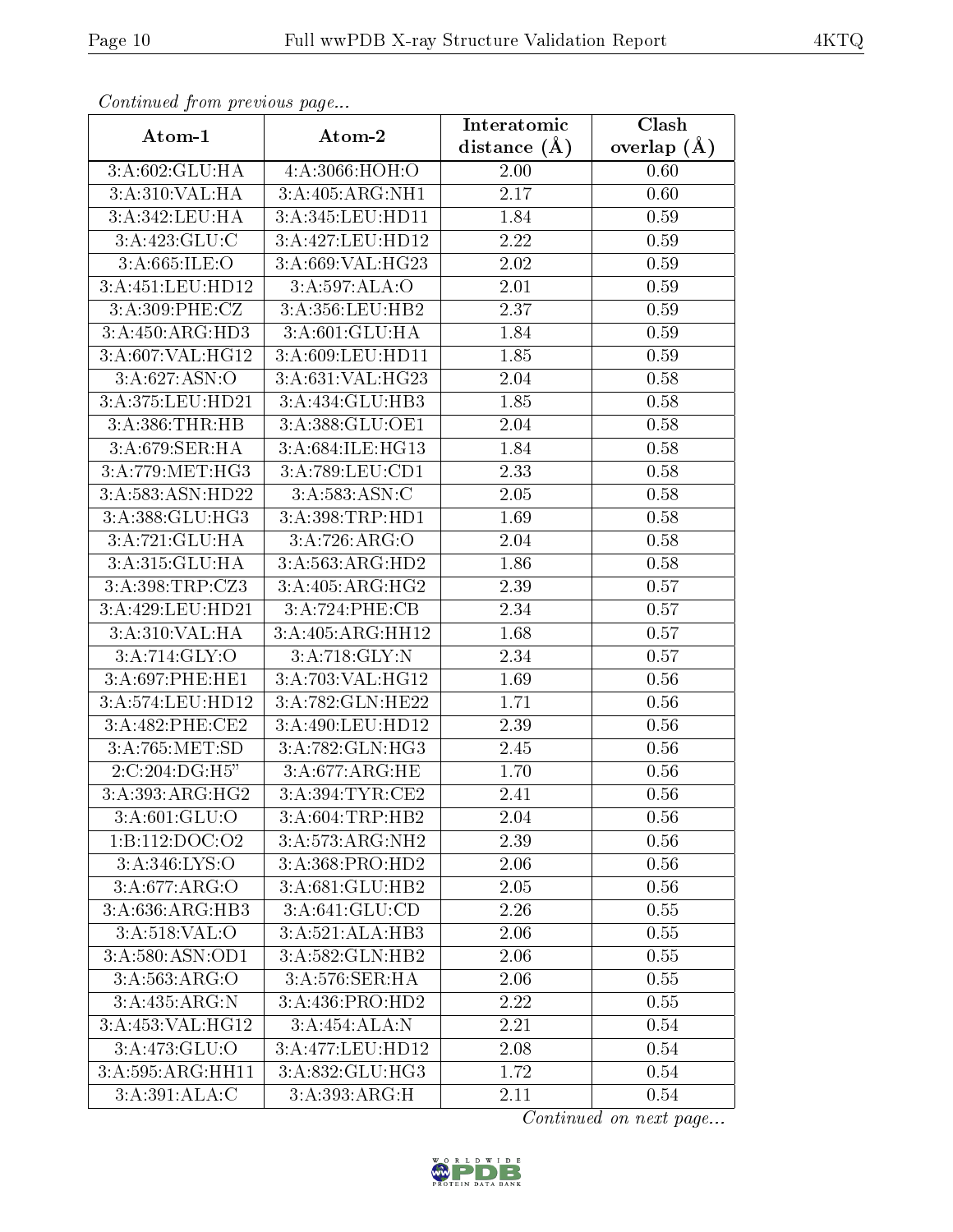| сонинией јтот ртеvиоиз раде<br>Clash<br>Interatomic |                   |                |               |  |  |
|-----------------------------------------------------|-------------------|----------------|---------------|--|--|
| Atom-1                                              | Atom-2            | distance $(A)$ | overlap $(A)$ |  |  |
| 3:A:390:VAL:O                                       | 3:A:394:TYR:HD2   | 1.89           | 0.54          |  |  |
| 3:A:768:LEU:HD23                                    | 3:A:779:MET:CE    | 2.38           | 0.54          |  |  |
| 3:A:742:GLU:HA                                      | 3:A:745:GLU:HG3   | 1.89           | 0.54          |  |  |
| 3:A:449:VAL:CG1                                     | 3:A:560:LEU:HB2   | 2.38           | 0.54          |  |  |
| 3: A:361:LEU:HA                                     | 3: A: 365: LEU: O | 2.07           | 0.54          |  |  |
| 3:A:417:TRP:HB3                                     | 4:A:3088:HOH:O    | 2.07           | 0.54          |  |  |
| 3:A:562:THR:HA                                      | 3:A:579:PRO:HD2   | 1.89           | 0.54          |  |  |
| 3:A:613:GLN:O                                       | 3:A:617:ARG:HG3   | 2.08           | 0.54          |  |  |
| 3:A:813:LEU:O                                       | 3:A:815:VAL:N     | 2.41           | 0.54          |  |  |
| 3:A:474:VAL:HG23                                    | 3:A:475:PHE:N     | 2.23           | 0.54          |  |  |
| 3:A:461:LEU:O                                       | 3:A:465:GLU:HG3   | 2.08           | 0.53          |  |  |
| 3:A:492:ARG:O                                       | 3:A:496:ASP:HB2   | 2.08           | 0.53          |  |  |
| 3:A:813:LEU:C                                       | 3:A:815:VAL:N     | 2.61           | 0.53          |  |  |
| 3:A:505:LYS:HA                                      | 3: A:511: LYS:O   | 2.09           | 0.53          |  |  |
| 3:A:318:TRP:CH2                                     | 3:A:554:HIS:HA    | 2.43           | 0.53          |  |  |
| 3:A:569:THR:HB                                      | 3:A:573:ARG:O     | 2.08           | 0.53          |  |  |
| 1:B:104:DC:H42                                      | 2:C:213:DG:H1     | 1.56           | 0.53          |  |  |
| 3:A:675:ALA:HB1                                     | 3:A:689:ALA:CB    | 2.38           | 0.53          |  |  |
| 3:A:646:MET:SD                                      | 3:A:696:TYR:HB2   | 2.48           | 0.53          |  |  |
| 3:A:324:LEU:HB2                                     | 3:A:338:PRO:HB3   | 1.90           | 0.53          |  |  |
| 3:A:349:ARG:HG2                                     | 3:A:371:ASP:HB2   | 1.91           | 0.53          |  |  |
| 3:A:761:MET:HA                                      | 3:A:761:MET:HE3   | 1.90           | 0.53          |  |  |
| $3:\overline{A}:682:\text{LEU}:HD13$                | 3:A:684:ILE:HG12  | 1.90           | 0.53          |  |  |
| 3:A:343:ARG:HE                                      | 3:A:365:LEU:HD21  | 1.74           | 0.53          |  |  |
| 3:A:494:LEU:O                                       | 3:A:498:LEU:HB2   | 2.09           | 0.53          |  |  |
| 3:A:562:THR:OG1                                     | 3:A:581:LEU:HG    | 2.08           | 0.53          |  |  |
| 3:A:323:ALA:HA                                      | 3:A:338:PRO:HG3   | 1.90           | 0.52          |  |  |
| 3:A:339:TYR:O                                       | 3:A:343:ARG:NH1   | 2.42           | 0.52          |  |  |
| 3:A:589:PRO:O                                       | 3:A:593:ARG:HG3   | 2.09           | 0.52          |  |  |
| 3:A:423:GLU:O                                       | 3:A:427:LEU:HD12  | 2.09           | 0.52          |  |  |
| 3:A:610:ASP:OD1                                     | 3:A:786:GLU:HB2   | 2.09           | 0.52          |  |  |
| 3: A:429:LEU:HD21                                   | 3:A:724:PHE:HB3   | 1.90           | 0.52          |  |  |
| 3:A:549:LEU:HD22                                    | 3:A:560:LEU:CD1   | 2.39           | 0.52          |  |  |
| 3:A:324:LEU:HG                                      | 3:A:342:LEU:HD23  | 1.91           | 0.52          |  |  |
| 3:A:313:ARG:HG3                                     | 3:A:315:GLU:OE1   | 2.10           | 0.51          |  |  |
| 3:A:321:LEU:HD11                                    | 3:A:342:LEU:HD21  | 1.92           | 0.51          |  |  |
| 3:A:450:ARG:HB3                                     | 3: A:599: ILE: O  | 2.10           | 0.51          |  |  |
| 3:A:679:SER:HB3                                     | 3: A:684: ILE: O  | 2.11           | 0.51          |  |  |
| 3:A:802:LEU:O                                       | 3:A:806:VAL:HG23  | 2.10           | 0.51          |  |  |
| 3: A:340: LYS:O                                     | 3:A:343:ARG:HB2   | 2.10           | 0.51          |  |  |
| 3:A:576:SER:H                                       | 3:A:582:GLN:NE2   | 2.08           | 0.51          |  |  |

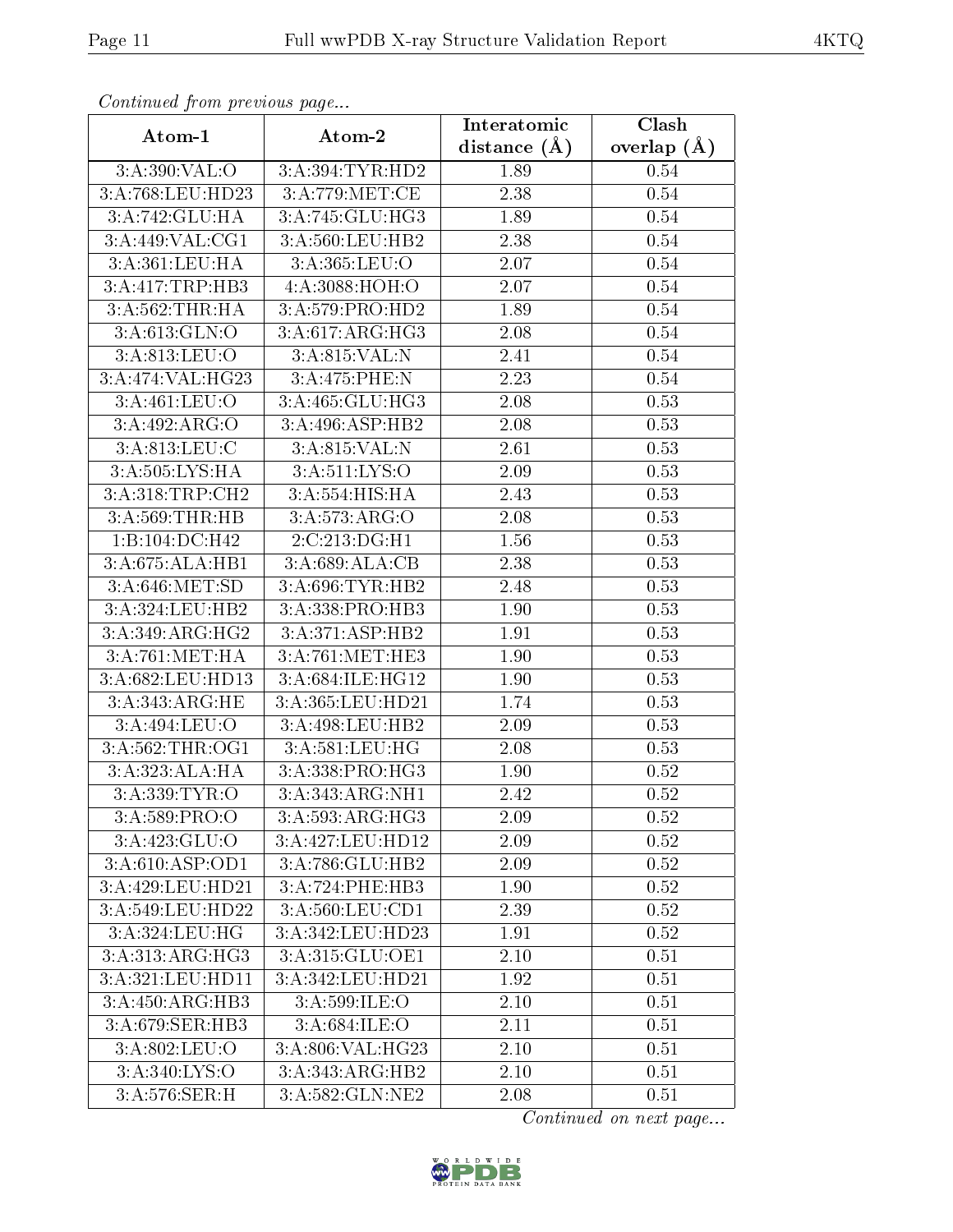| Continuati prom provious pago  |                             | Interatomic       | Clash         |  |
|--------------------------------|-----------------------------|-------------------|---------------|--|
| Atom-1                         | Atom-2                      | distance $(A)$    | overlap $(A)$ |  |
| 3:A:360:ALA:HB2                | 3:A:367:LEU:HD23            | 1.93              | 0.51          |  |
| 3:A:371:ASP:OD2                | 3:A:413:PHE:CZ              | 2.64              | 0.51          |  |
| 3: A:616: LEU:O                | 3:A:619:LEU:HB3             | 2.11              | 0.51          |  |
| 2:C:204:DG:C5'                 | 3:A:677:ARG:NE              | 2.73              | 0.51          |  |
| 3:A:428:TRP:O                  | 3:A:432:GLU:HB2             | 2.11              | 0.51          |  |
| 3:A:678:LEU:HD23               | 3:A:684:ILE:HD11            | 1.91              | 0.51          |  |
| $3:A:763:\t\overline{LEU:HB3}$ | 3:A:810:VAL:HG21            | 1.93              | 0.51          |  |
| 3:A:299:TRP:CE2                | 3:A:341:ALA:HB1             | 2.46              | 0.51          |  |
| 3:A:768:LEU:CD1                | 3:A:803:ALA:HA              | 2.38              | 0.51          |  |
| 1:B:102:DA:H5"                 | 4:B:3079:HOH:O              | 2.10              | 0.51          |  |
| 3: A:683: ALA:O                | 3:A:684:ILE:HG23            | 2.11              | 0.51          |  |
| 3:A:720:VAL:O                  | 3:A:727:ARG:HA              | 2.11              | 0.51          |  |
| 3:A:751:MET:SD                 | 3:A:751:MET:C               | 2.89              | 0.51          |  |
| 3: A:350: GLY:O                | 3:A:353:ALA:HB2             | 2.11              | 0.51          |  |
| 3:A:664:THR:O                  | 3:A:668:GLY:N               | 2.44              | 0.51          |  |
| 3:A:375:LEU:HD21               | 3:A:434:GLU:C               | 2.31              | 0.50          |  |
| 2:C:212:DT:H2"                 | 2:C:213:DG:C5'              | 2.32              | 0.50          |  |
| 3:A:335:ALA:HB1                | 3:A:341:ALA:HB2             | 1.92              | 0.50          |  |
| 3:A:606:LEU:O                  | 3:A:823:ILE:HA              | 2.12              | 0.50          |  |
| 3: A:309: PHE: HA              | 3:A:402:ALA:HB1             | 1.93              | 0.50          |  |
| 3:A:373:PRO:O                  | 3:A:376:LEU:N               | $\overline{2.44}$ | 0.50          |  |
| 1:B:107:DG:OP2                 | 3:A:508:LYS:HB2             | 2.12              | 0.50          |  |
| 3:A:633:GLN:C                  | 3:A:635:GLY:H               | 2.13              | 0.50          |  |
| 3:A:682:LEU:HD12               | 3:A:684:ILE:HG12            | 1.93              | 0.50          |  |
| 3:A:351:LEU:HA                 | 3: A:372: ASP:OD2           | 2.12              | 0.50          |  |
| 3:A:466:GLU:HG3                | $3: A:538:$ LEU:HD21        | 1.92              | 0.50          |  |
| 3:A:593:ARG:O                  | 3:A:596:ARG:HB2             | 2.11              | 0.50          |  |
| 3:A:625:ASP:OD1                | $3:A:700:PHE:\overline{HA}$ | 2.12              | 0.50          |  |
| 1:B:107:DG:P                   | 3:A:508:LYS:HB2             | 2.51              | 0.50          |  |
| 3:A:312:SER:HA                 | 3:A:322:LEU:HD11            | 1.93              | 0.50          |  |
| 3:A:530:GLU:O                  | 3:A:533:LEU:HB2             | 2.12              | 0.49          |  |
| 3:A:773:GLU:C                  | 3:A:775:MET:N               | 2.66              | 0.49          |  |
| 3:A:342:LEU:HA                 | 3:A:345:LEU:CD1             | 2.43              | 0.49          |  |
| 3:A:562:THR:CG2                | 3:A:563:ARG:H               | 2.25              | 0.49          |  |
| 3: A:310: VAL: HG21            | 3:A:400:GLU:O               | 2.12              | 0.49          |  |
| 3:A:339:TYR:O                  | 3:A:342:LEU:HB2             | 2.13              | 0.49          |  |
| 3:A:360:ALA:CB                 | 3:A:367:LEU:HD23            | 2.42              | 0.49          |  |
| 3:A:317:MET:HE1                | 3:A:362:ARG:HB3             | 1.94              | 0.49          |  |
| 3:A:739:SER:HB3                | 4: A:3006:HOH:O             | 2.11              | 0.49          |  |
| 3:A:804:LYS:O                  | 3:A:808:GLU:HG3             | 2.12              | 0.49          |  |
| 3:A:340:LYS:O                  | 3:A:343:ARG:HD2             | 2.13              | 0.49          |  |

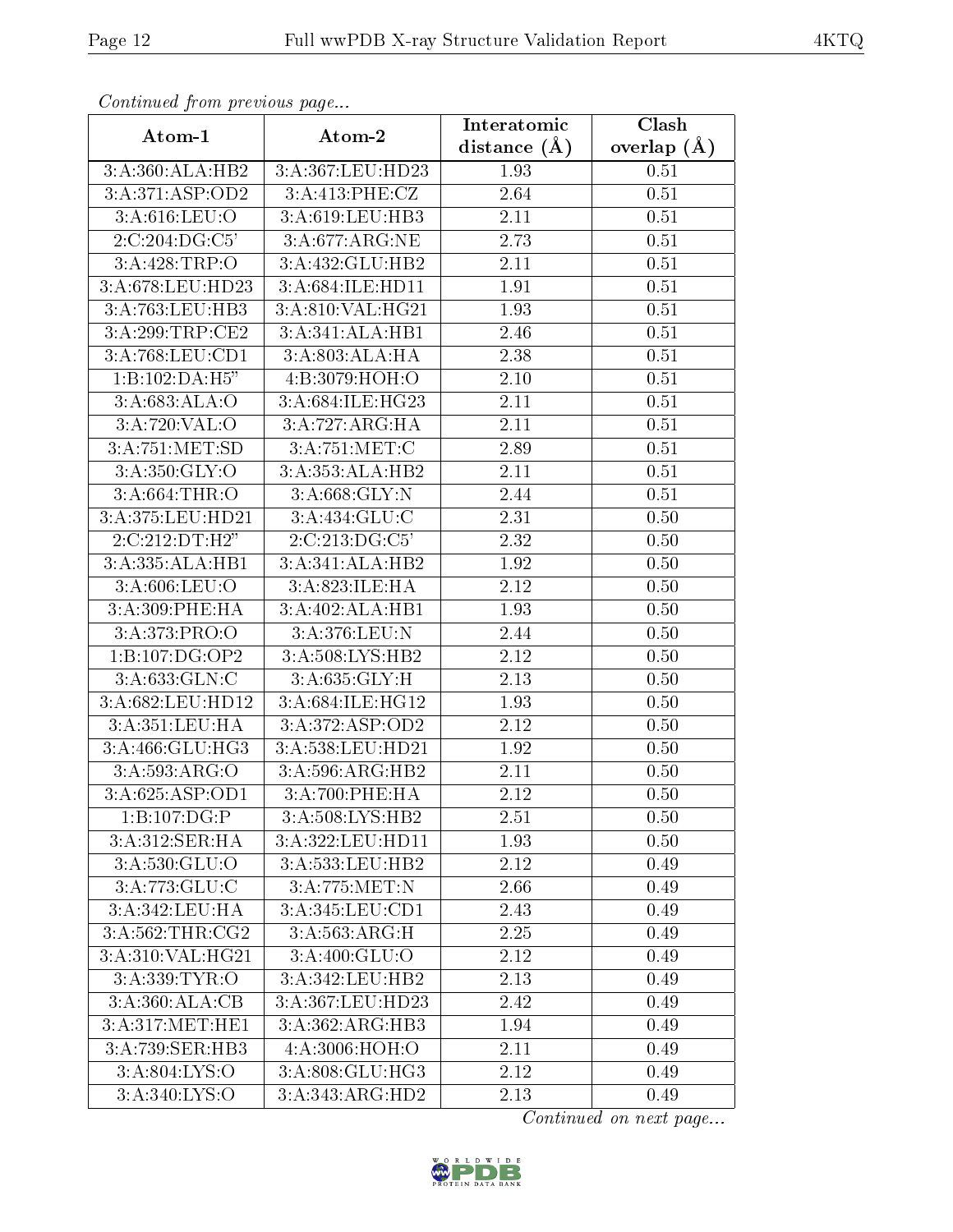| Continuea from previous page |                                               | Interatomic    | Clash         |
|------------------------------|-----------------------------------------------|----------------|---------------|
| Atom-1                       | Atom-2                                        | distance $(A)$ | overlap $(A)$ |
| 3:A:626:GLU:HA               | 3:A:629:ILE:HG12                              | 1.93           | 0.49          |
| 3:A:309:PHE:CD1              | 3:A:309:PHE:N                                 | 2.81           | 0.49          |
| 3:A:487:ARG:NH2              | 3:A:512:ARG:O                                 | 2.44           | 0.49          |
| 3: A:317: MET:HG3            | 3:A:561:HIS:HB3                               | 1.95           | 0.48          |
| 3:A:386:THR:O                | 3:A:390:VAL:HG23                              | 2.12           | 0.48          |
| 4:C:3012:HOH:O               | 3:A:677:ARG:NH1                               | 2.46           | 0.48          |
| $3:A.829$ :SER:C             | 3:A:831:LYS:N                                 | 2.65           | 0.48          |
| 2:C:212:DT:C4                | 2:C:213:DG:CG                                 | 3.01           | 0.48          |
| 3:A:375:LEU:CG               | 3:A:434:GLU:HB3                               | 2.42           | 0.48          |
| 3: A:448: GLY:O              | 3:A:559:ARG:NH1                               | 2.46           | 0.48          |
| 3:A:467:ILE:HG22             | 3:A:468:ALA:N                                 | 2.26           | 0.48          |
| 3:A:615:GLU:HG2              | 3:A:753:VAL:O                                 | 2.13           | 0.48          |
| 3:A:436:PRO:HB2              | 3:A:766:VAL:CG1                               | 2.44           | 0.48          |
| 3:A:563:ARG:HD3              | 3:A:578:ASP:OD1                               | 2.14           | 0.48          |
| 3:A:768:LEU:C                | 3:A:770:PRO:HD2                               | 2.34           | 0.48          |
| 3:A:495:PHE:O                | 3:A:498:LEU:O                                 | 2.32           | 0.48          |
| 3:A:609:LEU:HG               | 3:A:821:VAL:HG13                              | 1.96           | 0.48          |
| 3:A:309:PHE:CE2              | 3:A:356:LEU:HB2                               | 2.49           | 0.48          |
| 3:A:343:ARG:HH21             | 3:A:365:LEU:HD21                              | 1.78           | 0.48          |
| 3:A:600:ALA:HB2              | 3: A:606: LEU: HG                             | 1.95           | 0.48          |
| 3:A:576:SER:N                | 3:A:582:GLN:NE2                               | 2.62           | 0.47          |
| 3:A:375:LEU:CD2              | $3:A:434:GL\overline{U:HB3}$                  | 2.43           | 0.47          |
| $2:C:212:DT:\overline{H4'}$  | 3:A:486:SER:HA                                | 1.97           | 0.47          |
| 3:A:552:LEU:HD13             | 3:A:579:PRO:HB3                               | 1.96           | 0.47          |
| 2:C:215:DT:H5'               | 2:C:215:DT:H6                                 | 1.79           | 0.47          |
| 3:A:513:SER:OG               | 3:A:515:SER:HB3                               | 2.14           | 0.47          |
| 3:A:636:ARG:NH1              | 3:A:636:ARG:HA                                | 2.29           | 0.47          |
| 3:A:768:LEU:HD23             | 3:A:779:MET:HE2                               | 1.95           | 0.47          |
| 3:A:535:TYR:CE2              | 3:A:539:THR:HG21                              | 2.49           | 0.47          |
| $2:C:211:D\overline{G:H2'}$  | 2:C:212:DT:HT2                                | 1.96           | 0.47          |
| 1:B:111:DC:O4'               | 3:A:583:ASN:HA                                | 2.15           | 0.47          |
| 3:A:778:ARG:HD2              | 3:A:790:GLU:OE1                               | 2.15           | 0.47          |
| 3:A:647:PHE:CE1              | 3:A:658:MET:HG2                               | 2.50           | 0.47          |
| 3:A:412:LEU:O                | 3:A:416:LEU:HB2                               | 2.15           | 0.47          |
| 3:A:436:PRO:HB2              | 3:A:766:VAL:HG13                              | 1.97           | 0.47          |
| 2:C:204:DG:H5"               | 3:A:677:ARG:CZ                                | 2.44           | 0.47          |
| 3:A:636:ARG:CZ               | 3:A:636:ARG:HA                                | 2.45           | 0.47          |
| 3:A:541:LEU:HD23             | $3:A:590:\overline{\textrm{LEU}:\textrm{HG}}$ | 1.97           | 0.46          |
| 3:A:769:PHE:HA               | 3:A:772:LEU:HB2                               | 1.97           | 0.46          |
| $2:C:206:D\overline{G:OP1}$  | 3:A:728:ARG:NH2                               | 2.43           | 0.46          |
| 3:A:352:LEU:O                | 3:A:355:ASP:HB2                               | 2.15           | 0.46          |

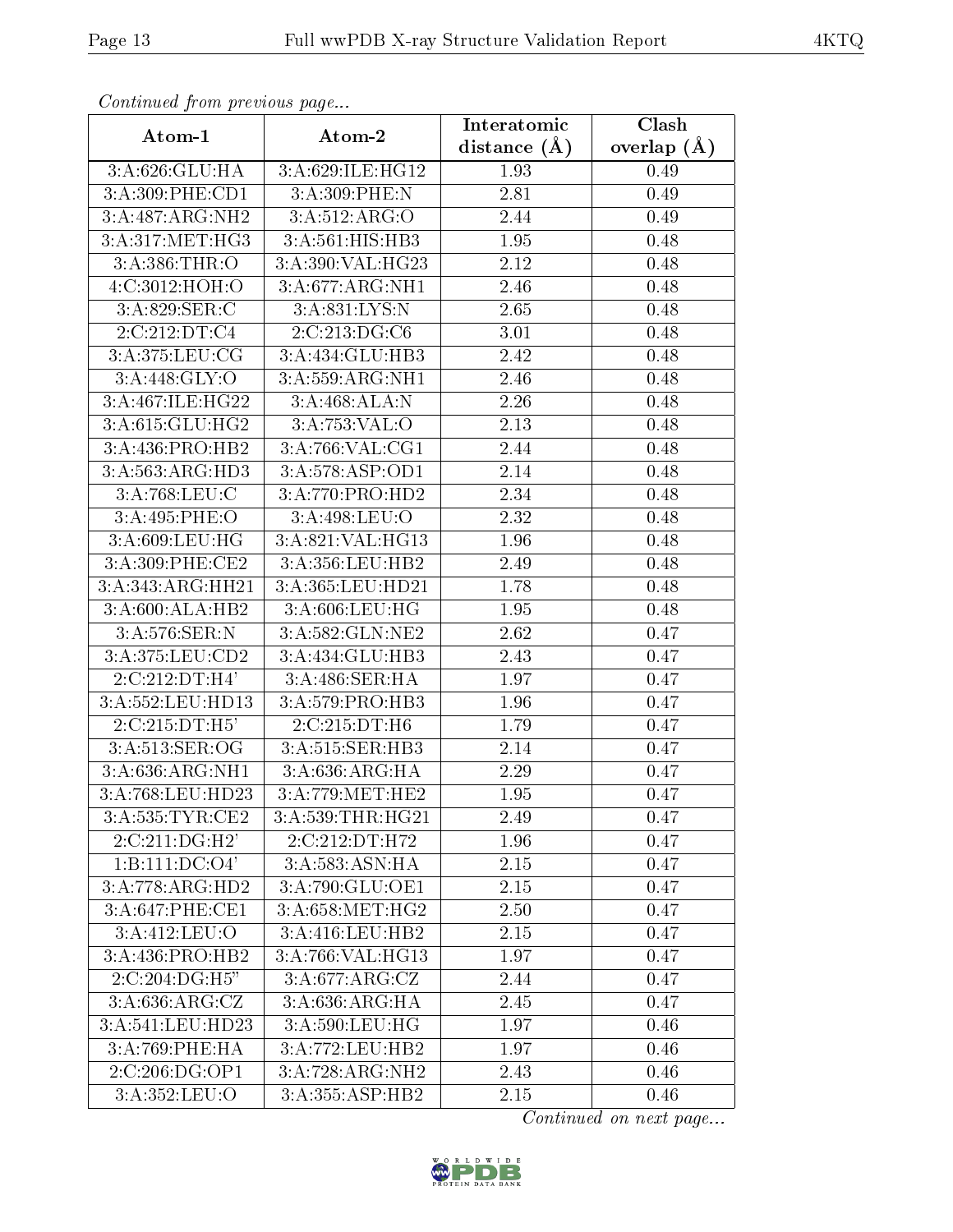| Commune from previous page          |                              | Interatomic    | Clash         |
|-------------------------------------|------------------------------|----------------|---------------|
| Atom-1                              | Atom-2                       | distance $(A)$ | overlap $(A)$ |
| 3:A:679:SER:O                       | 3:A:682:LEU:O                | 2.32           | 0.46          |
| 3:A:646:MET:SD                      | 3:A:696:TYR:HD1              | 2.38           | 0.46          |
| 3:A:637:ASP:OD1                     | 3:A:659:ARG:NH2              | 2.49           | 0.46          |
| 3:A:466:GLU:HA                      | 3:A:466:GLU:OE2              | 2.16           | 0.46          |
| 3:A:477:LEU:HD22                    | 3:A:528:ILE:HB               | 1.96           | 0.46          |
| 3: A:624: GLY:O                     | 3:A:626:GLU:N                | 2.49           | 0.46          |
| 3:A:736:ARG:HH11                    | $3:A:736:ARG:\overline{HG3}$ | 1.79           | 0.46          |
| 3: A:374: MET:SD                    | 3:A:390:VAL:HG21             | 2.56           | 0.46          |
| 3:A:325:ALA:HB3                     | 3:A:402:ALA:O                | 2.16           | 0.46          |
| 3: A:518: VAL:O                     | 3:A:522:LEU:HG               | 2.16           | 0.46          |
| 3:A:665:ILE:CG2                     | 3:A:696:TYR:CD1              | 2.99           | 0.46          |
| 3:A:441:LEU:O                       | 3:A:444:MET:HB2              | 2.15           | 0.46          |
| 3:A:478:ALA:O                       | 3:A:480:HIS:HD2              | 1.98           | 0.46          |
| 3:A:595:ARG:HD3                     | 3:A:832:GLU:OE2              | 2.15           | 0.46          |
| 3:A:313:ARG:NH2                     | 3:A:315:GLU:OE2              | 2.46           | 0.46          |
| 3:A:388:GLU:HG3                     | 3:A:398:TRP:CD1              | 2.48           | 0.46          |
| 3:A:420:LEU:O                       | 3:A:427:LEU:HD11             | 2.16           | 0.46          |
| 3: A: 455: TYR: O                   | 3:A:458:ALA:N                | 2.50           | 0.46          |
| 3:A:571:THR:HG21                    | 3:A:754:GLN:NE2              | 2.31           | 0.46          |
| 3:A:324:LEU:HD22                    | 3:A:325:ALA:H                | 1.81           | 0.45          |
| 3:A:512:ARG:HB2                     | 3:A:512:ARG:HE               | 1.60           | 0.45          |
| 3:A:378:TYR:HB2                     | 3:A:567:THR:HB               | 1.97           | 0.45          |
| 3:A:567:THR:OG1                     | 3:A:567:THR:O                | 2.32           | 0.45          |
| 3:A:753:VAL:O                       | 3:A:753:VAL:HG23             | 2.15           | 0.45          |
| 3:A:583:ASN:ND2                     | 3:A:583:ASN:C                | 2.70           | 0.45          |
| 3:A:826:ASP:OD2                     | 3:A:829:SER:HB2              | 2.16           | 0.45          |
| 3:A:750:ASN:OD1                     | 3:A:750:ASN:C                | 2.54           | 0.45          |
| 3: A:596: ARG:H A                   | 3: A:826: ASP:OD1            | 2.17           | 0.45          |
| 3:A:299:TRP:O                       | 3: A:300:PRO:C               | 2.54           | 0.45          |
| 3:A:585:PRO:HB2                     | 3:A:591:GLY:CA               | 2.47           | 0.45          |
| 3:A:637:ASP:CG                      | 3:A:659:ARG:HH21             | 2.19           | 0.45          |
| 3:A:756:THR:HG22                    | 3:A:757:ALA:N                | 2.31           | 0.45          |
| $3:A:438:\overline{\text{SER:HB3}}$ | 3:A:566: GLN: HE22           | 1.81           | 0.45          |
| 3:A:569:THR:HG22                    | 3:A:572:GLY:N                | 2.20           | 0.45          |
| 3:A:655:ASP:HA                      | 3: A:658:MET:CE              | 2.47           | 0.45          |
| 3:A:667:PHE:HA                      | 3:A:670:LEU:HD12             | 1.98           | 0.45          |
| 3:A:808:GLU:HG2                     | 3:A:819:VAL:CG2              | 2.46           | 0.45          |
| 3:A:808:GLU:HG2                     | 3:A:819:VAL:HG23             | 1.97           | 0.45          |
| 3:A:569:THR:CG2                     | 3:A:571:THR:H                | 2.30           | 0.45          |
| 3:A:704:ARG:O                       | 3:A:707:ILE:HB               | 2.17           | 0.45          |
| 3:A:749:PHE:O                       | 3:A:752:PRO:HD2              | 2.17           | 0.45          |

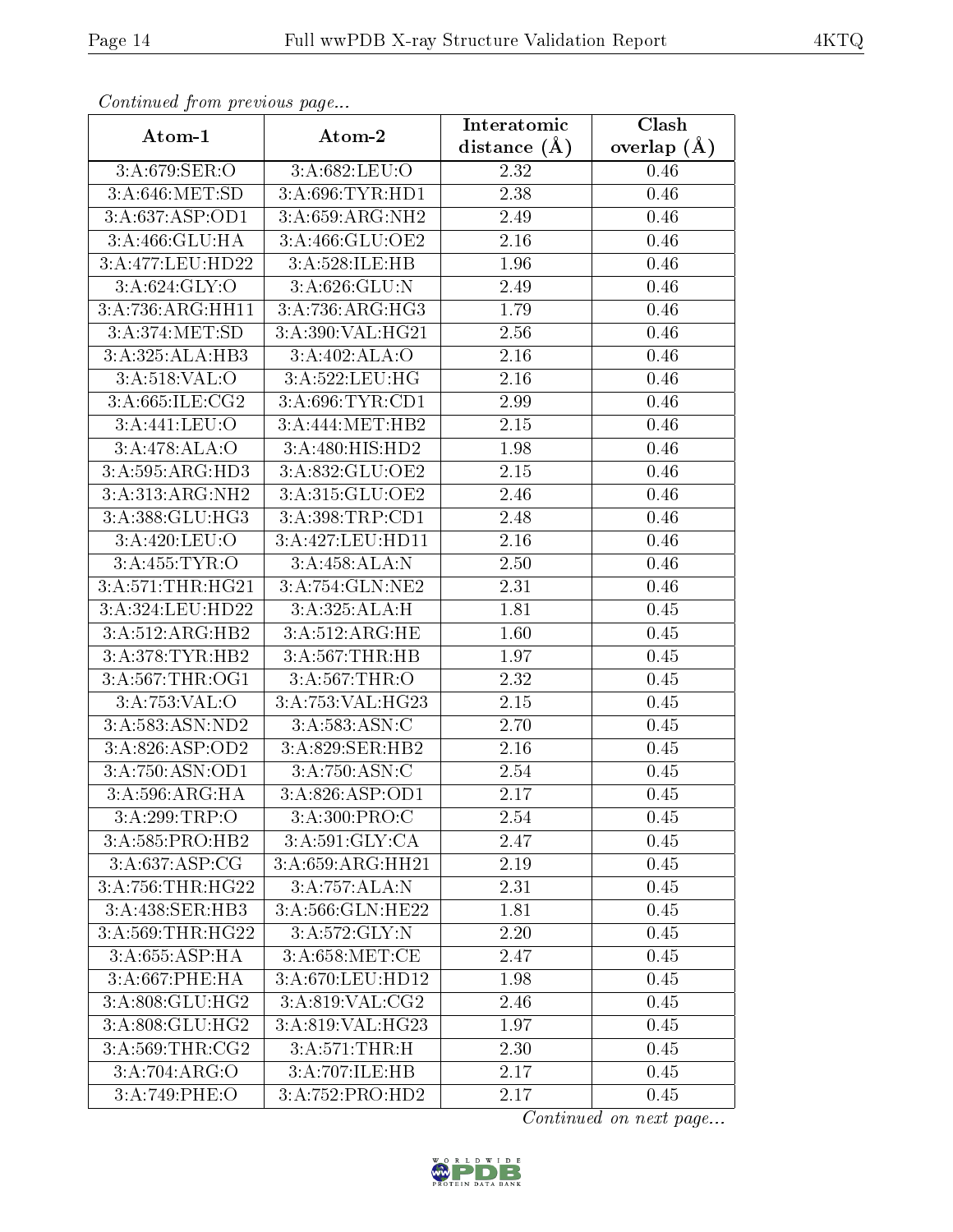| communa jioin premas page    |                     | Interatomic    | Clash           |
|------------------------------|---------------------|----------------|-----------------|
| Atom-1                       | Atom-2              | distance $(A)$ | overlap $(\AA)$ |
| 3:A:391:ALA:C                | 3:A:393:ARG:N       | 2.70           | 0.45            |
| 3:A:379:LEU:HB3              | 3:A:426:LEU:HD22    | 1.98           | 0.44            |
| 3:A:562:THR:CG2              | 3:A:576:SER:OG      | 2.66           | 0.44            |
| 3:A:637:ASP:HB3              | 3:A:640:THR:HB      | 1.99           | 0.44            |
| 3:A:447:THR:CG2              | 3:A:778:ARG:HD3     | 2.47           | 0.44            |
| 3:A:788:VAL:CC               | 3:A:789:LEU:HD13    | 2.38           | 0.44            |
| 3:A:317:MET:CE               | 3:A:362:ARG:HB3     | 2.48           | 0.44            |
| 3:A:633:GLN:C                | 3: A:635: GLY:N     | 2.70           | 0.44            |
| 3:A:719:TYR:HB3              | 3:A:729:TYR:CD2     | 2.53           | 0.44            |
| 3:A:312:SER:O                | 3:A:313:ARG:HB3     | 2.16           | 0.44            |
| 3:A:703:VAL:HG12             | 3:A:704:ARG:N       | 2.32           | 0.44            |
| 3:A:617:ARG:O                | 3:A:620:ALA:HB3     | 2.18           | 0.44            |
| 3:A:740:VAL:CG2              | 3:A:741:ARG:N       | 2.80           | 0.44            |
| 3:A:450:ARG:HD3              | 3:A:601:GLU:CA      | 2.48           | 0.44            |
| 3:A:783:VAL:O                | 3:A:783:VAL:HG12    | 2.18           | 0.43            |
| 3:A:393:ARG:HG2              | 3:A:394:TYR:CD2     | 2.53           | 0.43            |
| 3:A:429:LEU:HD21             | 3:A:724:PHE:HB2     | 1.99           | 0.43            |
| 3:A:578:ASP:HA               | 3:A:579:PRO:HA      | 1.86           | 0.43            |
| 3:A:526:HIS:CG               | 3:A:527:PRO:HD2     | 2.53           | 0.43            |
| 3: A:638: ILE: O             | 3:A:642:THR:HB      | 2.17           | 0.43            |
| 1:B:112:DOC:H6               | 1: B: 112: DOC: O5' | 2.19           | 0.43            |
| 3:A:763:LEU:HB3              | 3:A:810:VAL:CG2     | 2.48           | 0.43            |
| 3:A:307:VAL:CG2              | 3:A:349:ARG:H       | 2.32           | 0.43            |
| 3:A:755:GLY:O                | 3:A:758:ALA:HB3     | 2.19           | 0.43            |
| 3:A:310:VAL:HG22             | 3:A:405:ARG:NH1     | 2.34           | 0.43            |
| 3:A:341:ALA:C                | 3:A:343:ARG:N       | 2.71           | 0.43            |
| 3: A:349: ARG: HE            | 3:A:371:ASP:HB2     | 1.84           | 0.43            |
| 3: A:309: PHE: HA            | 3:A:402:ALA:CB      | 2.49           | 0.43            |
| 3:A:324:LEU:HG               | 3:A:342:LEU:CD2     | 2.48           | 0.43            |
| 3:A:437:LEU:HD22             | 3:A:762:LYS:HD3     | 2.00           | 0.43            |
| 3:A:685:PRO:HD2              | 3:A:688:GLU:CB      | 2.49           | 0.43            |
| $3:A:299:TRP:\overline{HB2}$ | 3:A:336:PRO:HD3     | 2.01           | 0.43            |
| 3:A:341:ALA:C                | 3:A:343:ARG:H       | 2.21           | 0.43            |
| 3:A:375:LEU:HG               | 3:A:434:GLU:HB3     | 2.01           | 0.43            |
| 3:A:504:GLY:HA2              | 4: A:3018: HOH:O    | 2.18           | 0.43            |
| 3:A:637:ASP:O                | 3:A:640:THR:HB      | 2.19           | 0.43            |
| 3:A:313:ARG:HG2              | 3:A:319:ALA:HB2     | 2.01           | 0.43            |
| 3:A:323:ALA:HA               | 3:A:338:PRO:CG      | 2.49           | 0.42            |
| 3:A:391:ALA:O                | 3:A:393:ARG:N       | 2.52           | 0.42            |
| 3:A:553:ILE:HG22             | 3: A: 553: ILE: O   | 2.18           | 0.42            |
| 3:A:595:ARG:HG2              | 3:A:832:GLU:OE2     | 2.19           | 0.42            |

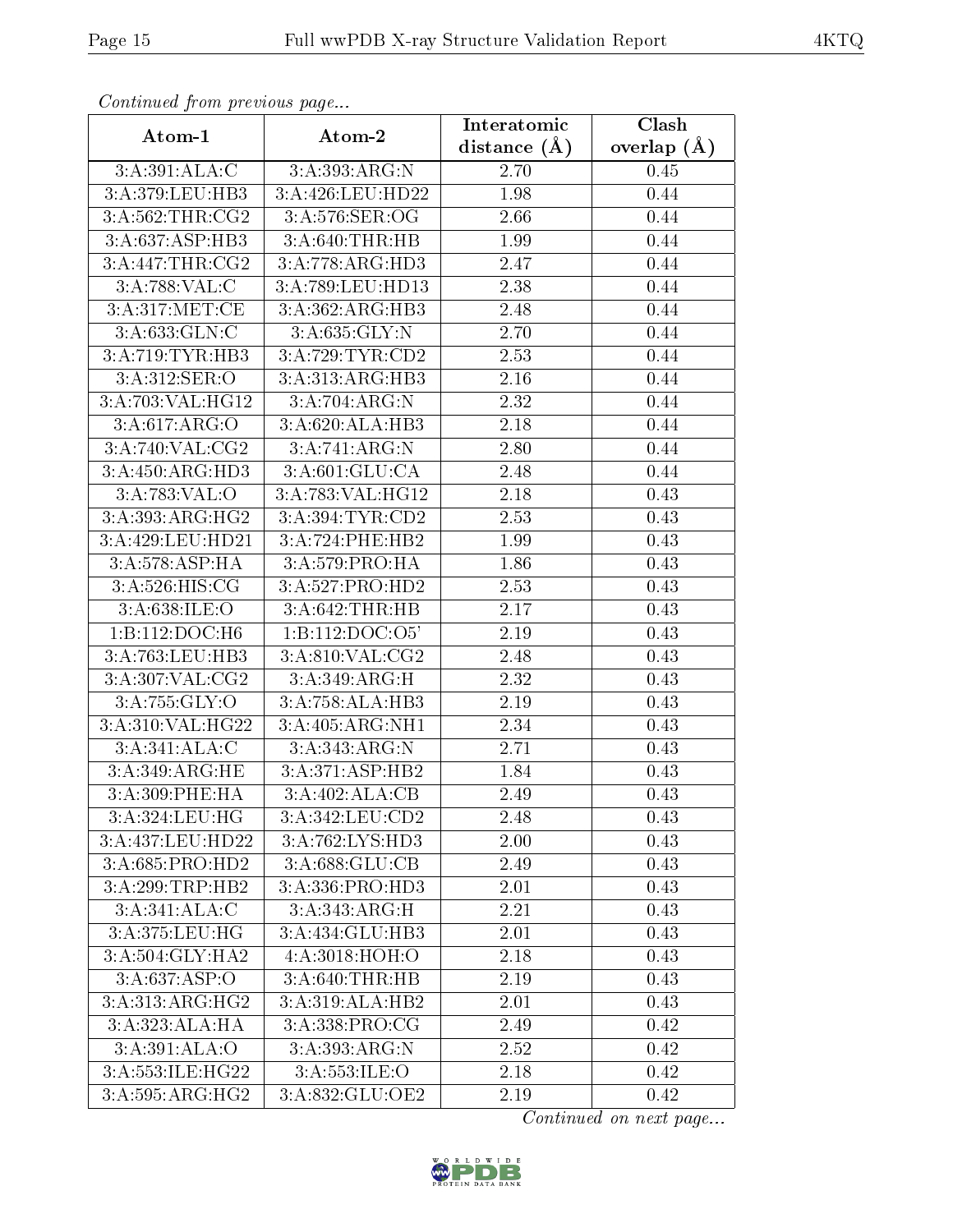| Commune from previous page        |                  | Interatomic    | Clash         |
|-----------------------------------|------------------|----------------|---------------|
| Atom-1                            | Atom-2           | distance $(A)$ | overlap $(A)$ |
| 3: A:317: MET:HA                  | 3:A:317:MET:CE   | 2.48           | 0.42          |
| 3:A:417:TRP:O                     | 3:A:420:LEU:HB2  | 2.19           | 0.42          |
| 3:A:426:LEU:HA                    | 3:A:426:LEU:HD23 | 1.88           | 0.42          |
| 1:B:106:DC:P                      | 3:A:508:LYS:HG2  | 2.59           | 0.42          |
| 3: A:519: LEU:O                   | 3:A:522:LEU:N    | 2.38           | 0.42          |
| 3:A:611:TYR:CD1                   | 3:A:819:VAL:HG22 | 2.54           | 0.42          |
| 3:A:622:LEU:HA                    | 3:A:622:LEU:HD12 | 1.88           | 0.42          |
| 3:A:736:ARG:NH1                   | 3: A:736:ARG:HG3 | 2.34           | 0.42          |
| 3:A:476:ARG:C                     | 3:A:478:ALA:H    | 2.23           | 0.42          |
| 3:A:593:ARG:HB3                   | 3:A:593:ARG:HE   | 1.58           | 0.42          |
| 3:A:482:PHE:HA                    | 4:A:3055:HOH:O   | 2.18           | 0.42          |
| 3:A:746:ARG:HA                    | 3:A:749:PHE:CE2  | 2.54           | 0.42          |
| 3:A:324:LEU:HD22                  | 3:A:325:ALA:N    | 2.35           | 0.42          |
| 3:A:569:THR:CG2                   | 3:A:573:ARG:H    | 2.26           | 0.42          |
| 2:C:210:DC:H2"                    | 2:C:211:DG:CS    | 2.55           | 0.42          |
| 3:A:381:ASP:HB3                   | 3:A:384:ASN:ND2  | 2.34           | 0.42          |
| 3:A:441:LEU:CD1                   | 3:A:566:GLN:HG3  | 2.49           | 0.42          |
| 3:A:541:LEU:HA                    | 3:A:545:TYR:HD1  | 1.85           | 0.42          |
| 3:A:297:ALA:HB3                   | 3:A:333:HIS:CD2  | 2.55           | 0.42          |
| 3:A:763:LEU:HA                    | 3:A:763:LEU:HD23 | 1.72           | 0.42          |
| 2:C:204:DG:C2'                    | 2:C:205:DG:OP2   | 2.58           | 0.42          |
| 3:A:549:LEU:HB2                   | 3:A:550:PRO:HD3  | 2.01           | 0.42          |
| 3:A:569:THR:HG23                  | 3:A:571:THR:H    | 1.85           | 0.42          |
| 3:A:637:ASP:O                     | 3: A:640:THR:N   | 2.46           | 0.42          |
| 3:A:717:ARG:NH1                   | 3:A:719:TYR:CE1  | 2.82           | 0.42          |
| $3:A:314:\overline{\text{LYS:O}}$ | 3:A:316:PRO:HD3  | 2.20           | 0.42          |
| 3:A:493:VAL:O                     | 3:A:497:GLU:HB2  | 2.20           | 0.42          |
| 3:A:450:ARG:NH1                   | 3:A:599:ILE:CD1  | 2.83           | 0.42          |
| 2:C:204:DG:C5'                    | 3:A:677:ARG:CZ   | 2.98           | 0.42          |
| 3:A:596:ARG:HG3                   | 3:A:828:LEU:HD23 | 2.02           | 0.42          |
| 3:A:675:ALA:HB1                   | 3:A:689:ALA:HB1  | 2.01           | 0.41          |
| 3:A:739:SER:OG                    | 3:A:740:VAL:N    | 2.51           | 0.41          |
| 3:A:433:VAL:O                     | 3:A:436:PRO:HG2  | 2.20           | 0.41          |
| 3:A:601:GLU:OE2                   | 3:A:604:TRP:NE1  | 2.53           | 0.41          |
| 1:B:108:DG:N2                     | 3:A:540:LYS:NZ   | 2.68           | 0.41          |
| 3:A:599:ILE:HA                    | 3:A:826:ASP:HA   | 2.03           | 0.41          |
| 3:A:631:VAL:HG13                  | 3:A:641:GLU:HG3  | 2.03           | 0.41          |
| 3:A:674:SER:HB2                   | 3:A:677:ARG:HG3  | 2.02           | 0.41          |
| 1:B:102:DA:H2"                    | 1:B:103:DC:O5'   | 2.20           | 0.41          |
| 3:A:309:PHE:O                     | 3:A:405:ARG:NH1  | 2.52           | 0.41          |
| 3:A:712:GLU:O                     | 3:A:713:GLU:C    | 2.58           | 0.41          |

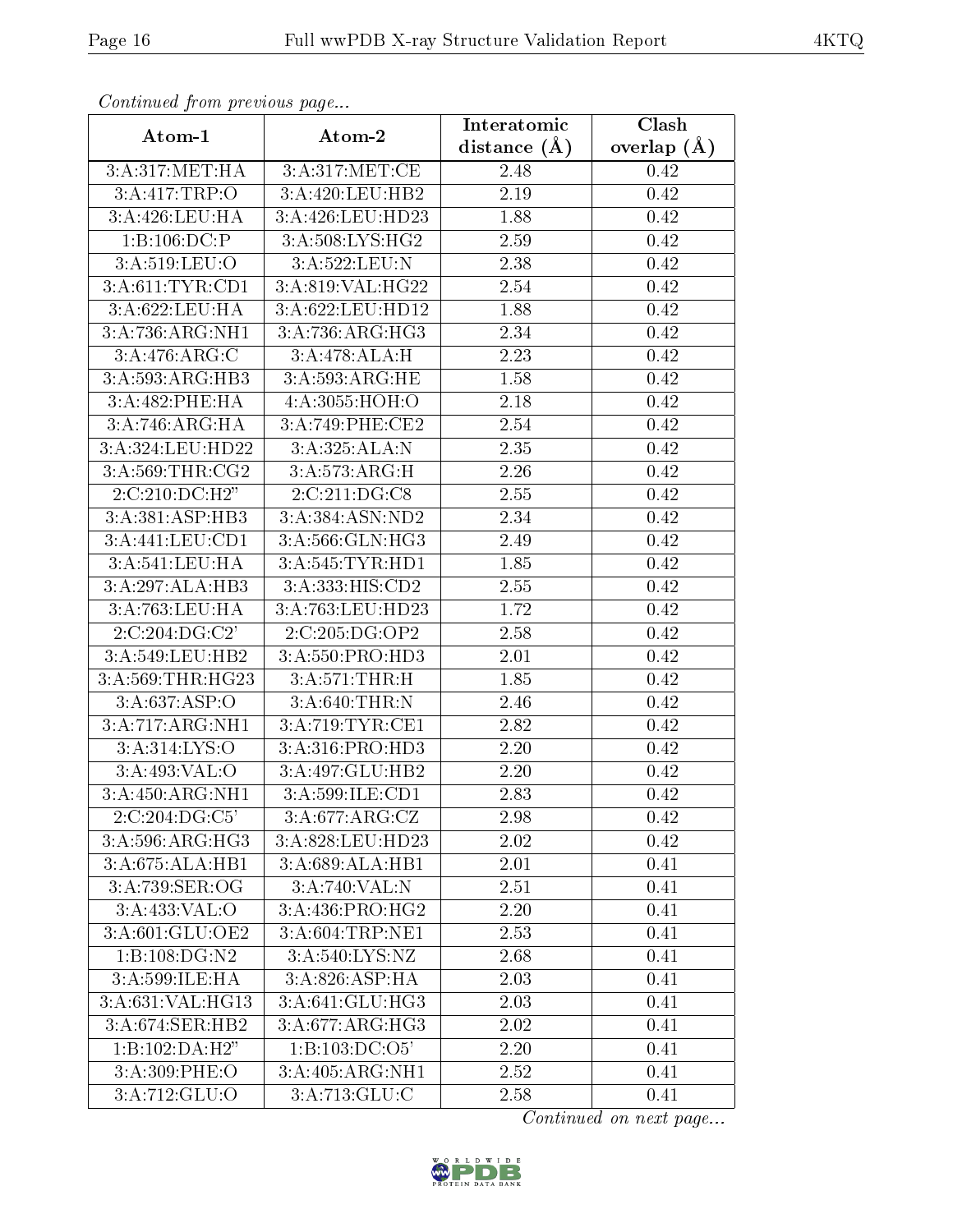| $\sum_{i=1}^{n}$                     |                         | Clash<br>Interatomic |                 |  |  |  |
|--------------------------------------|-------------------------|----------------------|-----------------|--|--|--|
| Atom-1                               | Atom-2                  | distance $(\AA)$     | overlap $(\AA)$ |  |  |  |
| 3:A:479:GLY:O                        | 3:A:480:HIS:HB3         | 2.19                 | 0.41            |  |  |  |
| 3: A: 534: GLN: O                    | 3:A:537:GLU:HB3         | $2.20\,$             | 0.41            |  |  |  |
| 3:A:719:TYR:HD2                      | 3:A:729:TYR:CE2         | 2.39                 | 0.41            |  |  |  |
| 3:A:584:ILE:HA                       | 3:A:585:PRO:HD2         | 1.83                 | 0.41            |  |  |  |
| 3:A:596:ARG:O                        | 3:A:598:PHE:N           | 2.54                 | 0.41            |  |  |  |
| 3:A:678:LEU:HD23                     | 3:A:684:ILE:CD1         | 2.50                 | 0.41            |  |  |  |
| 3:A:697:PHE:CD1                      | 3:A:704:ARG:HB2         | $\overline{2.56}$    | 0.41            |  |  |  |
| 3:A:321:LEU:HD13                     | 3:A:338:PRO:CB          | 2.51                 | 0.41            |  |  |  |
| 2:C:205:DG:H22                       | 3:A:573:ARG:HH22        | $\overline{1.67}$    | 0.41            |  |  |  |
| 3:A:604:TRP:HA                       | 3:A:792:PRO:HA          | 2.02                 | 0.41            |  |  |  |
| 3:A:452:ASP:O                        | 3:A:455:TYR:HB3<br>2.21 |                      | 0.41            |  |  |  |
| 3:A:693:ILE:HG22                     | 3:A:694:GLU:OE2         | 2.20                 | 0.41            |  |  |  |
| 3: A:636:ARG:HB2                     | 3:A:641:GLU:HG3         | $2.01\,$             | 0.41            |  |  |  |
| 3:A:769:PHE:C                        | 3:A:772:LEU:HB2         | 2.38                 | 0.41            |  |  |  |
| 3:A:768:LEU:HD12                     | 3:A:806:VAL:HG11        | 2.03                 | 0.41            |  |  |  |
| 1:B:108:DG:H21                       | 3:A:540:LYS:NZ          | 2.19                 | 0.40            |  |  |  |
| 3:A:822:GLY:C                        | 3:A:823:ILE:HG13        | 2.41                 | 0.40            |  |  |  |
| 3:A:800:ALA:HB1                      | 3:A:821:VAL:HG11        | $2.03\,$             | 0.40            |  |  |  |
| 3:A:474:VAL:CG2                      | 3:A:475:PHE:N           | 2.83                 | 0.40            |  |  |  |
| 3:A:625:ASP:O                        | 3:A:628:LEU:N           | 2.51                 | 0.40            |  |  |  |
| 3:A:655:ASP:N                        | 3:A:656:PRO:HD3         | 2.36                 | 0.40            |  |  |  |
| 3:A:455:TYR:CD2                      | 3:A:597:ALA:HB2         | 2.57                 | 0.40            |  |  |  |
| 3:A:522:LEU:O                        | 3:A:529:VAL:HG21        | 2.22                 | 0.40            |  |  |  |
| 3:A:441:LEU:HD11                     | 3:A:566: GLN: HG3       | 2.02                 | 0.40            |  |  |  |
| 3:A:828:LEU:HA                       | 3:A:832:GLU:OE1         | 2.21                 | 0.40            |  |  |  |
| 3:A:430:TYR:HA                       | 3:A:434:GLU:HB2         | 2.03                 | 0.40            |  |  |  |
| 3:A:585:PRO:HB2                      | 3:A:591:GLY:HA3         | 2.02                 | 0.40            |  |  |  |
| 3:A:752:PRO:O                        | 3:A:756:THR:HB          | 2.21                 | 0.40            |  |  |  |
| $3: A:783:\overline{\mathsf{VAL}}:O$ | 3:A:784:HIS:HB2         | $\overline{2.21}$    | 0.40            |  |  |  |

There are no symmetry-related clashes.

# 5.3 Torsion angles (i)

#### 5.3.1 Protein backbone (i)

In the following table, the Percentiles column shows the percent Ramachandran outliers of the chain as a percentile score with respect to all X-ray entries followed by that with respect to entries of similar resolution.

The Analysed column shows the number of residues for which the backbone conformation was analysed, and the total number of residues.

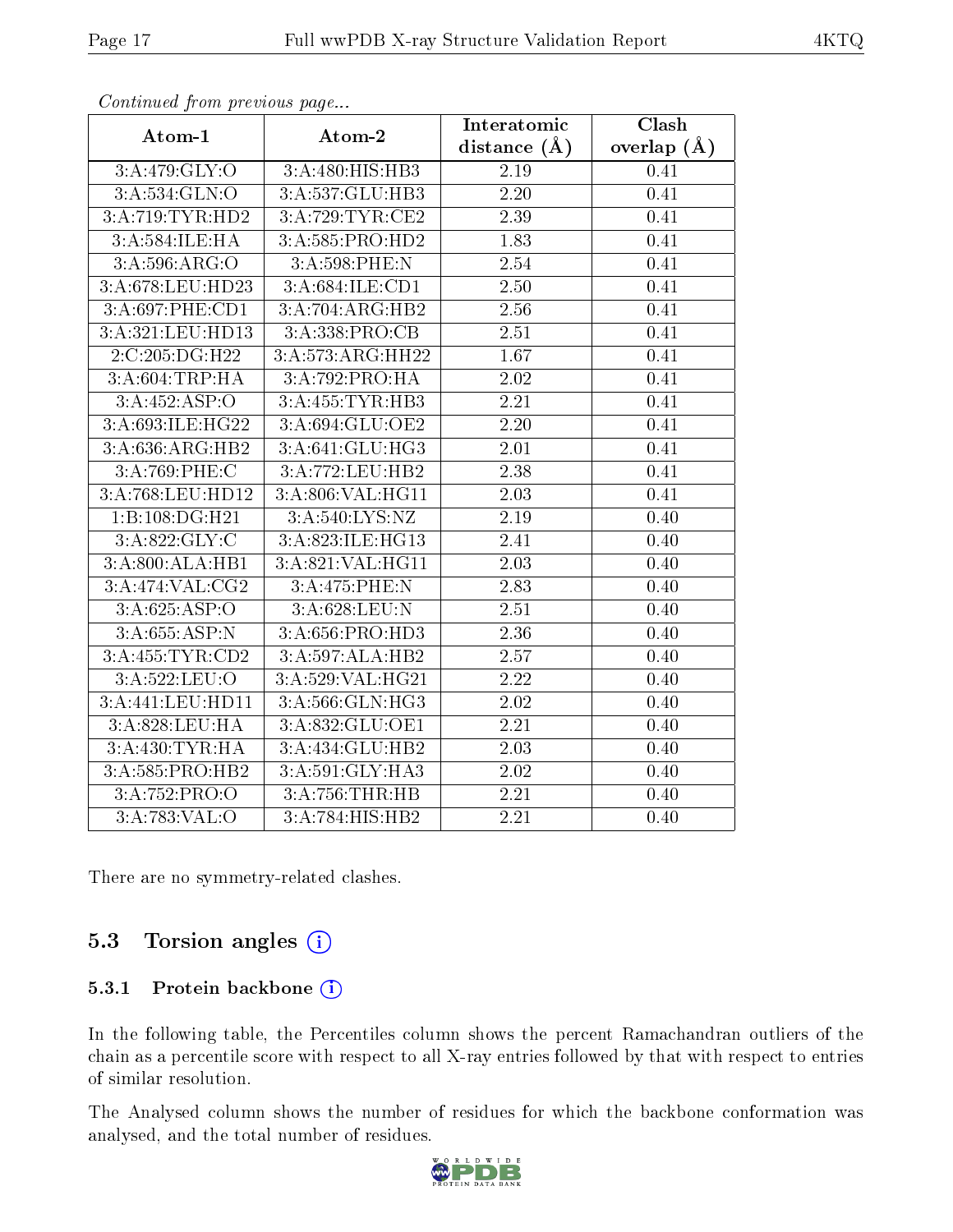| Mol   Chain | Analysed                                              |  | <b>Favoured</b>   Allowed   Outliers   Percentiles |
|-------------|-------------------------------------------------------|--|----------------------------------------------------|
|             | $^+$ 537/539 (100%)   419 (78%)   102 (19%)   16 (3%) |  | $\boxed{4}$ 6                                      |

All (16) Ramachandran outliers are listed below:

| Mol            | Chain              | Res      | Type        |
|----------------|--------------------|----------|-------------|
| 3              | $\boldsymbol{A}$   | 525      | ALA         |
| 3              | $\boldsymbol{A}$   | 625      | <b>ASP</b>  |
| $\overline{3}$ | $\overline{\rm A}$ | 681      | GLU         |
| 3              | $\bf{A}$           | 586      | <b>VAL</b>  |
| 3              | $\overline{A}$     | 597      | ALA         |
| 3              | $\overline{\rm A}$ | 814      | <b>ALA</b>  |
| 3              | $\bf{A}$           | 392      | ${\rm ARG}$ |
| $\overline{3}$ | $\overline{\rm A}$ | 496      | ASP         |
| 3              | $\overline{A}$     | 321      | LEU         |
| 3              | $\overline{\rm A}$ | 424      | GLU         |
| 3              | $\bf{A}$           | 300      | PRO         |
| 3              | $\bf{A}$           | 578      | ASP         |
| 3              | $\overline{\rm A}$ | 774      | GLU         |
| 3              | $\bf{A}$           | 585      | PRO         |
| 3              | $\overline{\rm A}$ | 433      | VAL         |
| 3              |                    | $_{650}$ | PRO         |

#### 5.3.2 Protein sidechains (i)

In the following table, the Percentiles column shows the percent sidechain outliers of the chain as a percentile score with respect to all X-ray entries followed by that with respect to entries of similar resolution.

The Analysed column shows the number of residues for which the sidechain conformation was analysed, and the total number of residues.

| Mol   Chain | Analysed                                    | $\mid$ Rotameric $\mid$ Outliers $\mid$ Percentiles |             |
|-------------|---------------------------------------------|-----------------------------------------------------|-------------|
|             | $\mid$ 412/441 (93%)   315 (76%)   97 (24%) |                                                     | $\boxed{1}$ |

All (97) residues with a non-rotameric sidechain are listed below:

| Mol | Chain | Res | Type |
|-----|-------|-----|------|
| 3   |       | 307 | VAL  |
| 3   |       | 314 | LYS  |
| 3   |       | 321 | LEU  |
| 3   |       | 324 | LEU  |
|     |       | 342 | LEU  |

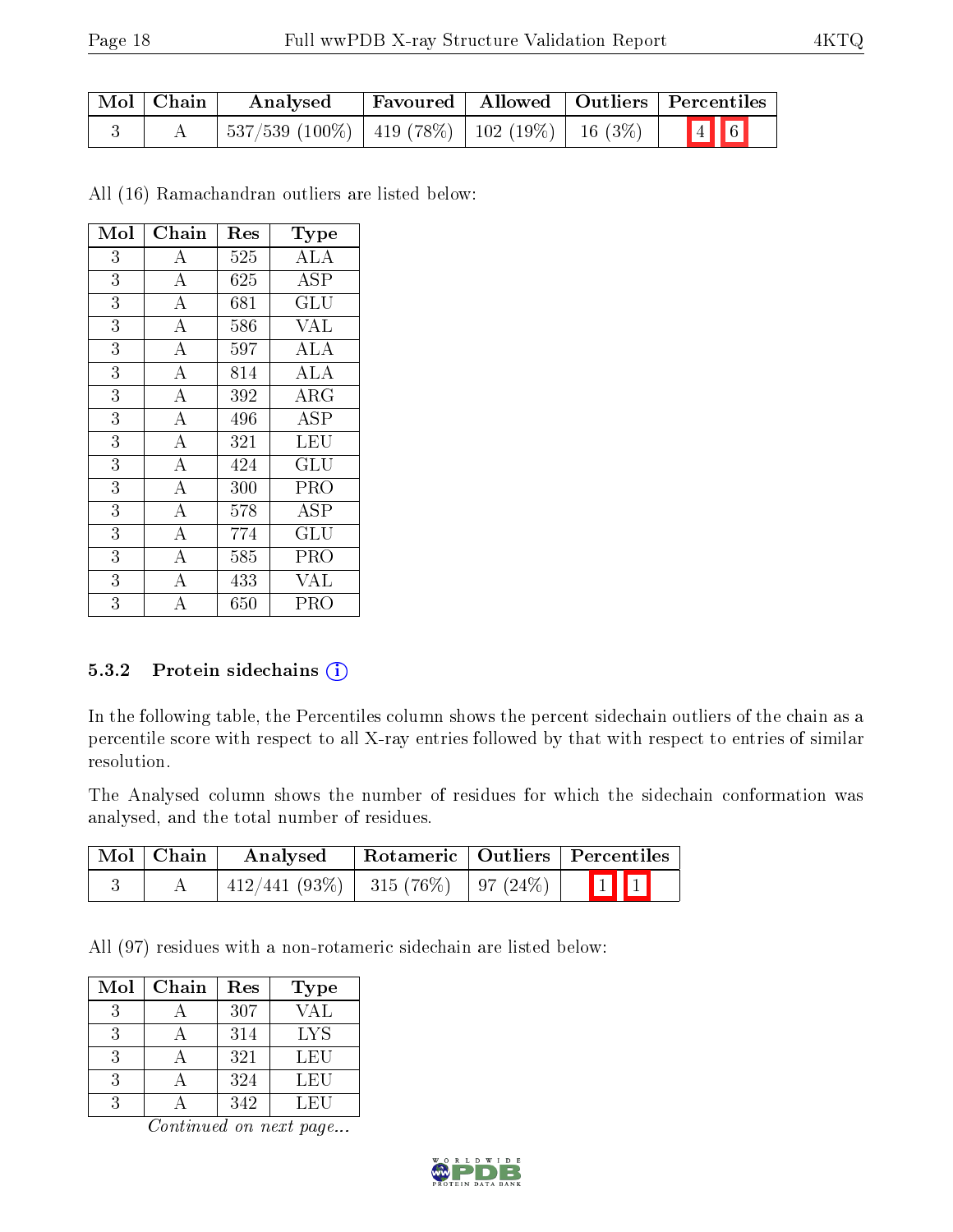| Mol              | $\overline{\text{Chain}}$                                                                                                                                                                                                                                                                                                                                                                                                                                               | Res              | ${\rm \bar{Type}}$                         |
|------------------|-------------------------------------------------------------------------------------------------------------------------------------------------------------------------------------------------------------------------------------------------------------------------------------------------------------------------------------------------------------------------------------------------------------------------------------------------------------------------|------------------|--------------------------------------------|
| 3                | $\mathbf{A}$                                                                                                                                                                                                                                                                                                                                                                                                                                                            | 345              | <b>LEU</b>                                 |
| 3                |                                                                                                                                                                                                                                                                                                                                                                                                                                                                         | $\overline{347}$ | $\overline{\text{GLU}}$                    |
| $\overline{3}$   |                                                                                                                                                                                                                                                                                                                                                                                                                                                                         | 349              | $\overline{\rm{ARG}}$                      |
| $\overline{3}$   |                                                                                                                                                                                                                                                                                                                                                                                                                                                                         | $\overline{351}$ | LEU                                        |
| $\overline{3}$   |                                                                                                                                                                                                                                                                                                                                                                                                                                                                         | $\overline{352}$ | <b>LEU</b>                                 |
| 3                |                                                                                                                                                                                                                                                                                                                                                                                                                                                                         | 354              | $\overline{\text{LYS}}$                    |
| $\overline{3}$   |                                                                                                                                                                                                                                                                                                                                                                                                                                                                         | $\overline{362}$ | $\overline{\rm{ARG}}$                      |
| $\overline{3}$   |                                                                                                                                                                                                                                                                                                                                                                                                                                                                         | $\overline{365}$ | LEU                                        |
| $\overline{3}$   |                                                                                                                                                                                                                                                                                                                                                                                                                                                                         | 397              | $\overline{\text{GLU}}$                    |
| $\overline{3}$   |                                                                                                                                                                                                                                                                                                                                                                                                                                                                         | 401              | $\overline{\text{GLU}}$                    |
| $\boldsymbol{3}$ |                                                                                                                                                                                                                                                                                                                                                                                                                                                                         | 416              | LEU                                        |
| 3                |                                                                                                                                                                                                                                                                                                                                                                                                                                                                         | 421              | $\overline{{\rm GLU}}$                     |
| $\overline{3}$   |                                                                                                                                                                                                                                                                                                                                                                                                                                                                         | 427              | LEU                                        |
| $\overline{3}$   | $\frac{\frac{1}{\mathbf{A}}\mathbf{A}}{\mathbf{A}}\frac{\mathbf{A}}{\mathbf{A}}\frac{\mathbf{A}}{\mathbf{A}}\frac{\mathbf{A}}{\mathbf{A}}\frac{\mathbf{A}}{\mathbf{A}}\frac{\mathbf{A}}{\mathbf{A}}\frac{\mathbf{A}}{\mathbf{A}}\frac{\mathbf{A}}{\mathbf{A}}\frac{\mathbf{A}}{\mathbf{A}}\frac{\mathbf{A}}{\mathbf{A}}\frac{\mathbf{A}}{\mathbf{A}}\frac{\mathbf{A}}{\mathbf{A}}\frac{\mathbf{A}}{\mathbf{A}}\frac{\mathbf{A}}{\mathbf{A}}\frac{\mathbf{A}}{\mathbf{A$ | 432              | $\overline{{\rm GLU}}$                     |
| $\overline{3}$   |                                                                                                                                                                                                                                                                                                                                                                                                                                                                         | 444              | MET                                        |
| $\overline{3}$   |                                                                                                                                                                                                                                                                                                                                                                                                                                                                         | 460              | $\overline{\text{SER}}$                    |
| $\overline{3}$   |                                                                                                                                                                                                                                                                                                                                                                                                                                                                         | 462              | $\overline{\text{GLU}}$                    |
| $\overline{3}$   |                                                                                                                                                                                                                                                                                                                                                                                                                                                                         | 467              | ILE<br>LEU                                 |
| $\overline{3}$   |                                                                                                                                                                                                                                                                                                                                                                                                                                                                         | 477              |                                            |
| $\overline{3}$   |                                                                                                                                                                                                                                                                                                                                                                                                                                                                         | 480              | $\overline{HIS}$                           |
| 3                |                                                                                                                                                                                                                                                                                                                                                                                                                                                                         | 484              | LEU                                        |
| $\overline{3}$   |                                                                                                                                                                                                                                                                                                                                                                                                                                                                         | 487              | $\overline{\rm{ARG}}$                      |
| $\overline{3}$   |                                                                                                                                                                                                                                                                                                                                                                                                                                                                         | $508\,$          | $\overline{\text{LYS}}$                    |
| $\overline{3}$   |                                                                                                                                                                                                                                                                                                                                                                                                                                                                         | $\overline{512}$ | $\overline{\rm{ARG}}$                      |
| $\overline{3}$   |                                                                                                                                                                                                                                                                                                                                                                                                                                                                         | $\overline{515}$ | $\overline{\text{SER}}$                    |
| 3                |                                                                                                                                                                                                                                                                                                                                                                                                                                                                         | 523              | $\rm{ARG}$                                 |
| $\overline{3}$   |                                                                                                                                                                                                                                                                                                                                                                                                                                                                         | $\overline{52}6$ | $\overline{\mathrm{HIS}}$                  |
| $\overline{3}$   |                                                                                                                                                                                                                                                                                                                                                                                                                                                                         | 531              | <b>LYS</b>                                 |
| $\overline{3}$   |                                                                                                                                                                                                                                                                                                                                                                                                                                                                         | $\overline{541}$ | $\overline{\text{LEU}}$                    |
| 3                | $\mathbf{A}$                                                                                                                                                                                                                                                                                                                                                                                                                                                            | 553              | <b>ILE</b>                                 |
| 3                |                                                                                                                                                                                                                                                                                                                                                                                                                                                                         | 563              | $\rm{ARG}$                                 |
| $\overline{3}$   |                                                                                                                                                                                                                                                                                                                                                                                                                                                                         | 566              | $\overline{\text{GLN}}$                    |
| 3                | $\frac{\overline{A}}{\overline{A}}$ $\frac{\overline{A}}{\overline{A}}$ $\frac{\overline{A}}{\overline{A}}$ $\frac{\overline{A}}{\overline{A}}$                                                                                                                                                                                                                                                                                                                         | $57\overline{6}$ | $\overline{\text{SER}}$                    |
| $\overline{3}$   |                                                                                                                                                                                                                                                                                                                                                                                                                                                                         | 577              | $\overline{\text{SER}}$                    |
| $\boldsymbol{3}$ |                                                                                                                                                                                                                                                                                                                                                                                                                                                                         | 578              | $\overline{\text{ASP}}$                    |
| $\overline{3}$   |                                                                                                                                                                                                                                                                                                                                                                                                                                                                         | 583              | $\overline{\mathrm{ASN}}$                  |
| $\overline{3}$   |                                                                                                                                                                                                                                                                                                                                                                                                                                                                         | 585              | $\overline{\text{PRO}}$                    |
| $\overline{3}$   |                                                                                                                                                                                                                                                                                                                                                                                                                                                                         | 588              | <b>THR</b>                                 |
| $\overline{3}$   | $\overline{A}$                                                                                                                                                                                                                                                                                                                                                                                                                                                          | 595              |                                            |
| 3                | $\overline{A}$                                                                                                                                                                                                                                                                                                                                                                                                                                                          | 611              | $\frac{\overline{\text{ARG}}}{\text{TYR}}$ |
| $\overline{3}$   | $\overline{A}$                                                                                                                                                                                                                                                                                                                                                                                                                                                          | $\overline{614}$ | <b>ILE</b>                                 |
| $\overline{3}$   | $\overline{\rm A}$                                                                                                                                                                                                                                                                                                                                                                                                                                                      | 622              | $\overline{\text{LEU}}$                    |

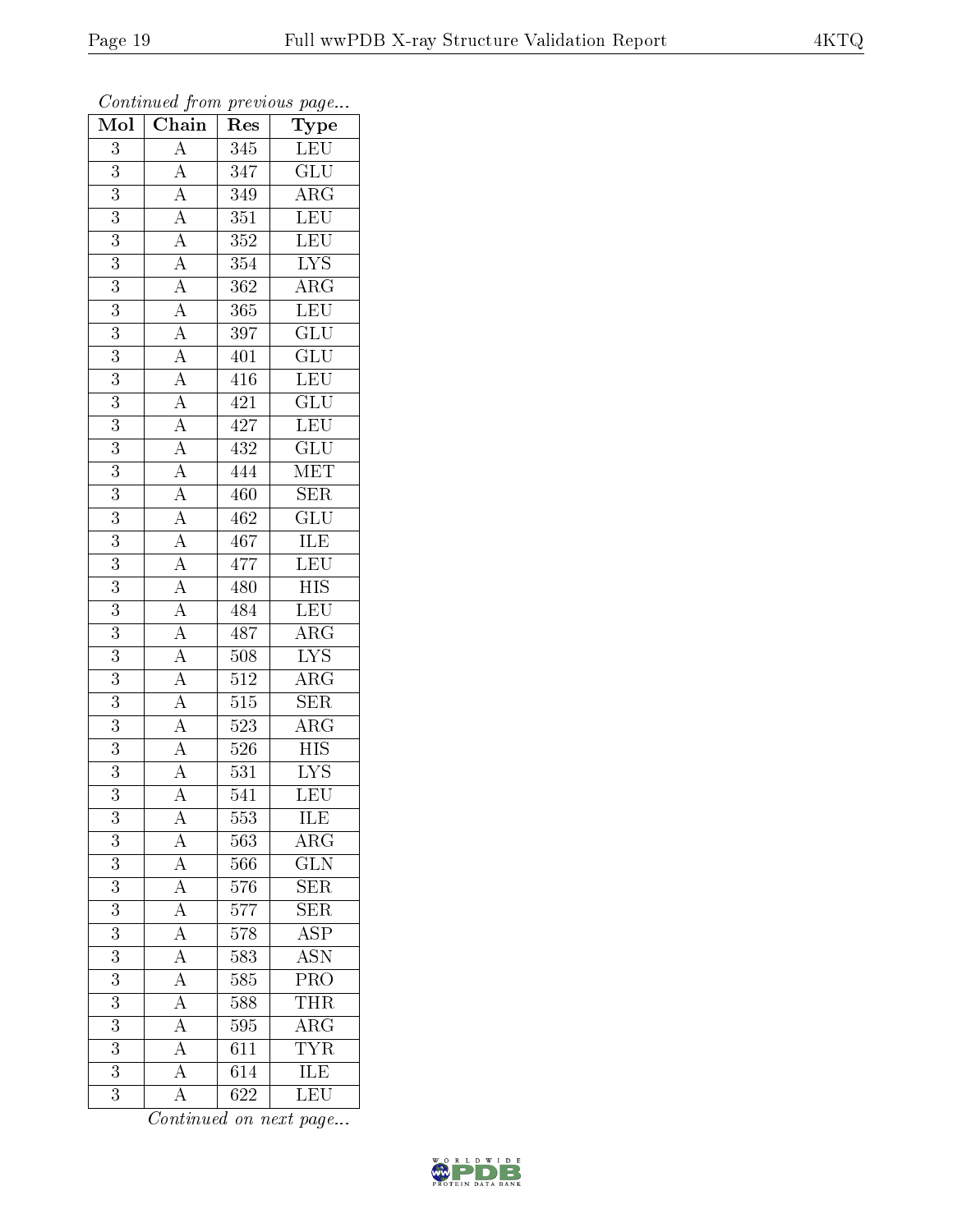| $\overline{\text{Mol}}$ | $\cdot$<br>Chain<br>Res                                                                                                                                                                                                                                                                                                                                                                                                                                                                                           |                  | $\mathbf{r}$<br>$\overline{v}$<br>$\mathrm{\overline{Type}}$ |
|-------------------------|-------------------------------------------------------------------------------------------------------------------------------------------------------------------------------------------------------------------------------------------------------------------------------------------------------------------------------------------------------------------------------------------------------------------------------------------------------------------------------------------------------------------|------------------|--------------------------------------------------------------|
| 3                       | $\overline{A}$                                                                                                                                                                                                                                                                                                                                                                                                                                                                                                    | 625              | $\frac{\overline{\text{ASP}}}{\text{LEV}}$                   |
| $\overline{3}$          |                                                                                                                                                                                                                                                                                                                                                                                                                                                                                                                   | 628              |                                                              |
| $\overline{3}$          |                                                                                                                                                                                                                                                                                                                                                                                                                                                                                                                   | 636              | $\frac{\overline{\text{ARG}}}{\text{THR}}$                   |
| 3                       |                                                                                                                                                                                                                                                                                                                                                                                                                                                                                                                   | 642              |                                                              |
| $\overline{3}$          |                                                                                                                                                                                                                                                                                                                                                                                                                                                                                                                   | $\overline{645}$ | <b>TRP</b>                                                   |
| $\overline{3}$          |                                                                                                                                                                                                                                                                                                                                                                                                                                                                                                                   | 652              | $\overline{\text{GLU}}$                                      |
| $\overline{3}$          |                                                                                                                                                                                                                                                                                                                                                                                                                                                                                                                   | $65\overline{5}$ | $\overline{\text{ASP}}$                                      |
| $\overline{3}$          |                                                                                                                                                                                                                                                                                                                                                                                                                                                                                                                   | 657              | LEU                                                          |
| $\boldsymbol{3}$        |                                                                                                                                                                                                                                                                                                                                                                                                                                                                                                                   | 659              | $\overline{\text{ARG}}$                                      |
| $\overline{3}$          |                                                                                                                                                                                                                                                                                                                                                                                                                                                                                                                   | 663              | $\overline{\text{LYS}}$                                      |
| 3                       |                                                                                                                                                                                                                                                                                                                                                                                                                                                                                                                   | $\overline{665}$ | <b>ILE</b>                                                   |
| $\overline{3}$          |                                                                                                                                                                                                                                                                                                                                                                                                                                                                                                                   | $\overline{671}$ | <b>TYR</b>                                                   |
| $\overline{3}$          |                                                                                                                                                                                                                                                                                                                                                                                                                                                                                                                   | 677              | $\overline{\text{ARG}}$                                      |
| 3                       |                                                                                                                                                                                                                                                                                                                                                                                                                                                                                                                   | $\overline{679}$ | $\overline{\text{SER}}$                                      |
| $\overline{3}$          | $\frac{\overline{A}}{\overline{A}}\frac{\overline{A}}{\overline{A}}\frac{\overline{A}}{\overline{A}}\frac{\overline{A}}{\overline{A}}\frac{\overline{A}}{\overline{A}}\frac{\overline{A}}{\overline{A}}\frac{\overline{A}}{\overline{A}}\frac{\overline{A}}{\overline{A}}\frac{\overline{A}}{\overline{A}}\frac{\overline{A}}{\overline{A}}\frac{\overline{A}}{\overline{A}}\frac{\overline{A}}{\overline{A}}\frac{\overline{A}}{\overline{A}}\frac{\overline{A}}{\overline{A}}\frac{\overline{A}}{\overline{A}}$ | 680              | $\overline{\text{GLN}}$                                      |
| $\overline{3}$          |                                                                                                                                                                                                                                                                                                                                                                                                                                                                                                                   | 686              | <b>TYR</b>                                                   |
| $\overline{3}$          |                                                                                                                                                                                                                                                                                                                                                                                                                                                                                                                   | 698              | $\overline{\text{GLN}}$                                      |
| $\overline{3}$          |                                                                                                                                                                                                                                                                                                                                                                                                                                                                                                                   | 699              | $\overline{\text{SER}}$                                      |
| $\overline{3}$          |                                                                                                                                                                                                                                                                                                                                                                                                                                                                                                                   | 708              | $\overline{\text{GLU}}$                                      |
| $\overline{3}$          |                                                                                                                                                                                                                                                                                                                                                                                                                                                                                                                   | 710              | $\frac{\overline{\text{THR}}}{\text{GLU}}$                   |
| $\overline{3}$          |                                                                                                                                                                                                                                                                                                                                                                                                                                                                                                                   | $\overline{712}$ |                                                              |
| $\overline{3}$          |                                                                                                                                                                                                                                                                                                                                                                                                                                                                                                                   | $\frac{715}{ }$  | $\overline{\rm{ARG}}$                                        |
| 3                       |                                                                                                                                                                                                                                                                                                                                                                                                                                                                                                                   | $\overline{720}$ | $\overline{\text{VAL}}$                                      |
| $\overline{3}$          |                                                                                                                                                                                                                                                                                                                                                                                                                                                                                                                   | 721              | $\overline{\text{GLU}}$                                      |
| $\overline{3}$          |                                                                                                                                                                                                                                                                                                                                                                                                                                                                                                                   | $\overline{723}$ | LEU                                                          |
| $\overline{3}$          |                                                                                                                                                                                                                                                                                                                                                                                                                                                                                                                   | 730              | $\overline{\text{VAL}}$                                      |
| $\overline{3}$          |                                                                                                                                                                                                                                                                                                                                                                                                                                                                                                                   | 733              | LEU                                                          |
| $\boldsymbol{3}$        |                                                                                                                                                                                                                                                                                                                                                                                                                                                                                                                   | 736              | $\overline{\rm{ARG}}$                                        |
| $\overline{3}$          |                                                                                                                                                                                                                                                                                                                                                                                                                                                                                                                   | $\overline{73}9$ | $\overline{\text{SER}}$                                      |
| 3                       | А                                                                                                                                                                                                                                                                                                                                                                                                                                                                                                                 | 740              | VAL                                                          |
| 3                       | $\mathbf{A}$                                                                                                                                                                                                                                                                                                                                                                                                                                                                                                      | 746              | $\rm{AR}\bar{\rm{G}}$                                        |
| $\overline{3}$          | $\frac{\overline{A}}{\overline{A}}$                                                                                                                                                                                                                                                                                                                                                                                                                                                                               | 749              | PHE                                                          |
| 3                       |                                                                                                                                                                                                                                                                                                                                                                                                                                                                                                                   | 750              | <b>ASN</b>                                                   |
| $\overline{3}$          | $\frac{1}{\mathbf{A}}$                                                                                                                                                                                                                                                                                                                                                                                                                                                                                            | 753              | $\overline{\text{VAL}}$                                      |
| 3                       | $\overline{A}$                                                                                                                                                                                                                                                                                                                                                                                                                                                                                                    | 761              | $\overline{\text{MET}}$                                      |
| $\overline{3}$          | $\frac{\overline{A}}{\overline{A}}$                                                                                                                                                                                                                                                                                                                                                                                                                                                                               | 763              | LEU                                                          |
| $\overline{\mathbf{3}}$ |                                                                                                                                                                                                                                                                                                                                                                                                                                                                                                                   | 771              | $\overline{\text{ARG}}$                                      |
| $\overline{3}$          |                                                                                                                                                                                                                                                                                                                                                                                                                                                                                                                   | 773              | $\overline{\text{GLU}}$                                      |
| $\overline{\mathbf{3}}$ | $\overline{A}$                                                                                                                                                                                                                                                                                                                                                                                                                                                                                                    | 775              | $\overline{\text{MET}}$                                      |
| $\overline{3}$          | $\overline{A}$                                                                                                                                                                                                                                                                                                                                                                                                                                                                                                    | 778              | $\overline{\rm{ARG}}$                                        |
| $\overline{3}$          | $\overline{A}$                                                                                                                                                                                                                                                                                                                                                                                                                                                                                                    | 781              | LEU                                                          |
| $\overline{3}$          | $\overline{\rm A}$                                                                                                                                                                                                                                                                                                                                                                                                                                                                                                | 782              | $\overline{\text{GLN}}$                                      |

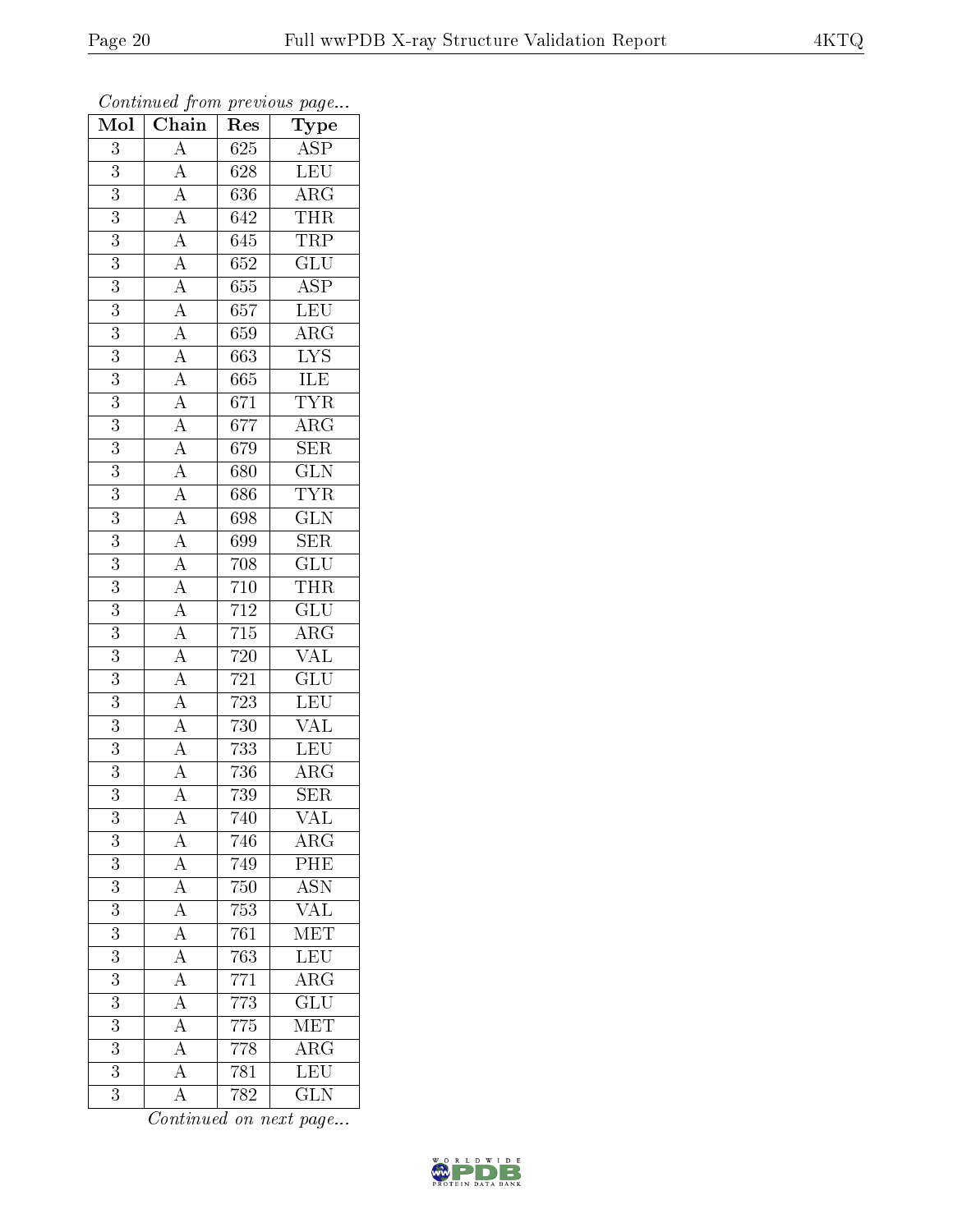| Mol | Chain | Res | Conning Trong previous page<br><b>Type</b> |
|-----|-------|-----|--------------------------------------------|
|     |       |     |                                            |
| 3   |       | 789 | <b>LEU</b>                                 |
| 3   | А     | 797 | <b>GLU</b>                                 |
| 3   | А     | 802 | LEU                                        |
| 3   | А     | 815 | <b>VAL</b>                                 |
| 3   |       | 817 | LEU                                        |
| 3   |       | 818 | <b>GLU</b>                                 |
| 3   |       | 831 | <b>LYS</b>                                 |
| 3   |       | 832 | $\operatorname{GLU}$                       |

Some sidechains can be flipped to improve hydrogen bonding and reduce clashes. All (10) such sidechains are listed below:

| Mol | Chain | Res | Type              |
|-----|-------|-----|-------------------|
| 3   | А     | 415 | $\overline{A}$ SN |
| 3   | А     | 443 | HIS               |
| 3   | А     | 480 | HIS               |
| 3   | А     | 534 | <b>GLN</b>        |
| 3   | А     | 561 | <b>HIS</b>        |
| 3   | A     | 566 | <b>GLN</b>        |
| 3   | А     | 582 | GLN               |
| 3   | А     | 583 | <b>ASN</b>        |
| 3   |       | 627 | <b>ASN</b>        |
| 3   |       | 754 | $_{\rm GLN}$      |

#### 5.3.3 RNA $(i)$

There are no RNA molecules in this entry.

## 5.4 Non-standard residues in protein, DNA, RNA chains  $(i)$

1 non-standard protein/DNA/RNA residue is modelled in this entry.

In the following table, the Counts columns list the number of bonds (or angles) for which Mogul statistics could be retrieved, the number of bonds (or angles) that are observed in the model and the number of bonds (or angles) that are defined in the Chemical Component Dictionary. The Link column lists molecule types, if any, to which the group is linked. The Z score for a bond length (or angle) is the number of standard deviations the observed value is removed from the expected value. A bond length (or angle) with  $|Z| > 2$  is considered an outlier worth inspection. RMSZ is the root-mean-square of all Z scores of the bond lengths (or angles).

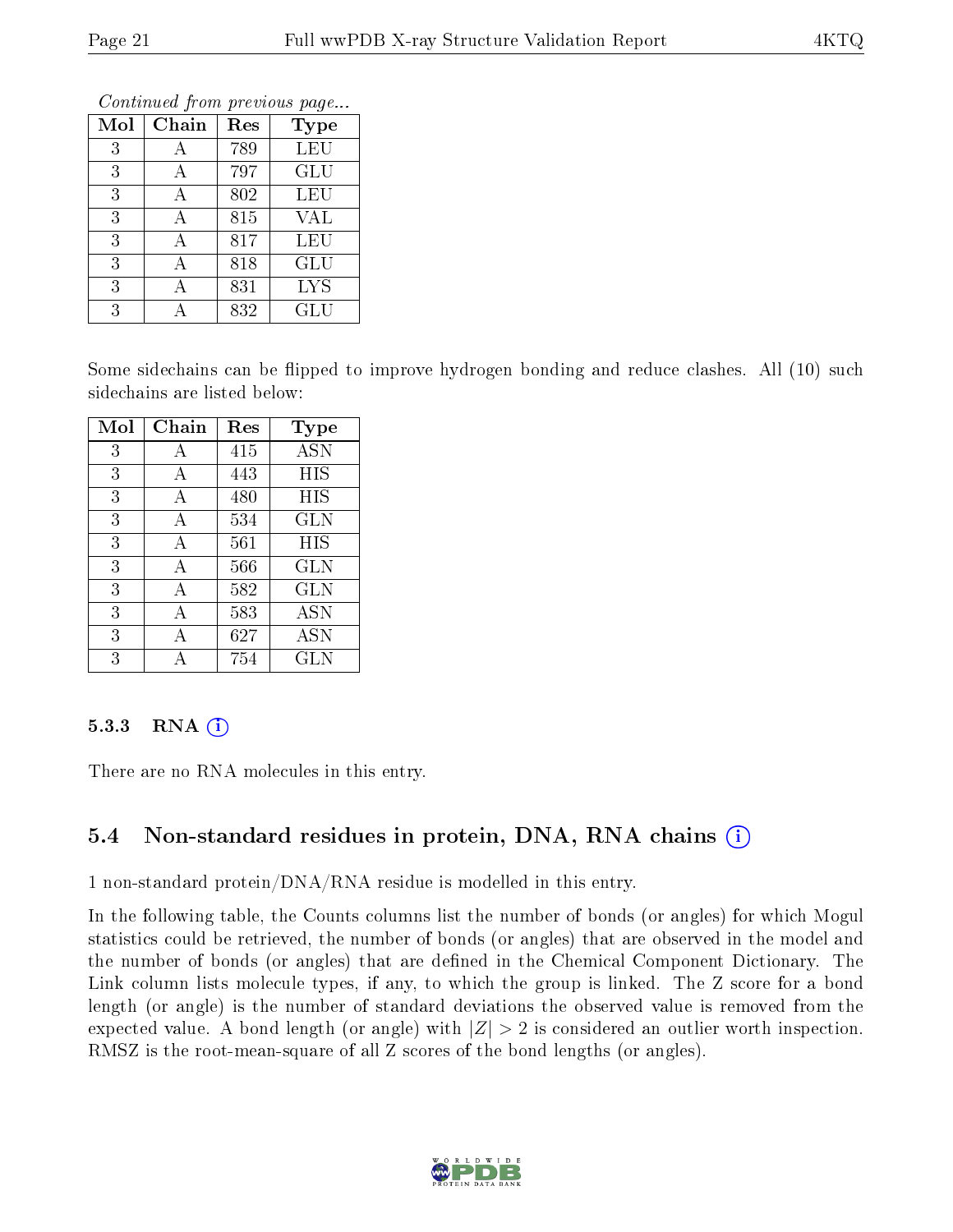| $\sim$ Mol |     | Type   Chain   Res |  | $\perp$ Link |            | Bond lengths |       |          | Bond angles                                                       |        |
|------------|-----|--------------------|--|--------------|------------|--------------|-------|----------|-------------------------------------------------------------------|--------|
|            |     |                    |  |              |            |              |       |          | Counts   RMSZ $\mid \#  Z  > 2$   Counts   RMSZ $\mid \#  Z  > 2$ |        |
|            | DOC |                    |  |              | 14, 19, 20 | 0.93         | 1(7%) | 13,26,29 | 1.15                                                              | (1(7%) |

In the following table, the Chirals column lists the number of chiral outliers, the number of chiral centers analysed, the number of these observed in the model and the number defined in the Chemical Component Dictionary. Similar counts are reported in the Torsion and Rings columns. '-' means no outliers of that kind were identified.

|       |  |        | Mol   Type   Chain   Res   Link   Chirals   Torsions   Rings |  |
|-------|--|--------|--------------------------------------------------------------|--|
| - DOC |  | $\sim$ | $\mid 0/4/18/19 \mid 0/2/2/2 \mid$                           |  |

All (1) bond length outliers are listed below:

|  |  |                                       | $\vert$ Mol $\vert$ Chain $\vert$ Res $\vert$ Type $\vert$ Atoms $\vert$ Z $\vert$ Observed(A) $\vert$ Ideal(A) $\vert$ |  |
|--|--|---------------------------------------|-------------------------------------------------------------------------------------------------------------------------|--|
|  |  | $\pm$ 112   DOC   C6-C5   -2.07 $\pm$ | 1 33                                                                                                                    |  |

All (1) bond angle outliers are listed below:

|  |  | $\mid$ Mol $\mid$ Chain $\mid$ Res $\mid$ Type $\mid$ $\mid$ Atoms $\mid$ | $\mathbf{Z}$   Observed( $^o$ )   Ideal( $^o$ ) |         |
|--|--|---------------------------------------------------------------------------|-------------------------------------------------|---------|
|  |  | 112   DOC   C2-N3-C4   3.73                                               | 120.12                                          | -116.34 |

There are no chirality outliers.

There are no torsion outliers.

There are no ring outliers.

1 monomer is involved in 2 short contacts:

|  |           | Mol   Chain   Res   Type   Clashes   Symm-Clashes ' |
|--|-----------|-----------------------------------------------------|
|  | $112$ DOC |                                                     |

## 5.5 Carbohydrates (i)

There are no carbohydrates in this entry.

# 5.6 Ligand geometry (i)

There are no ligands in this entry.

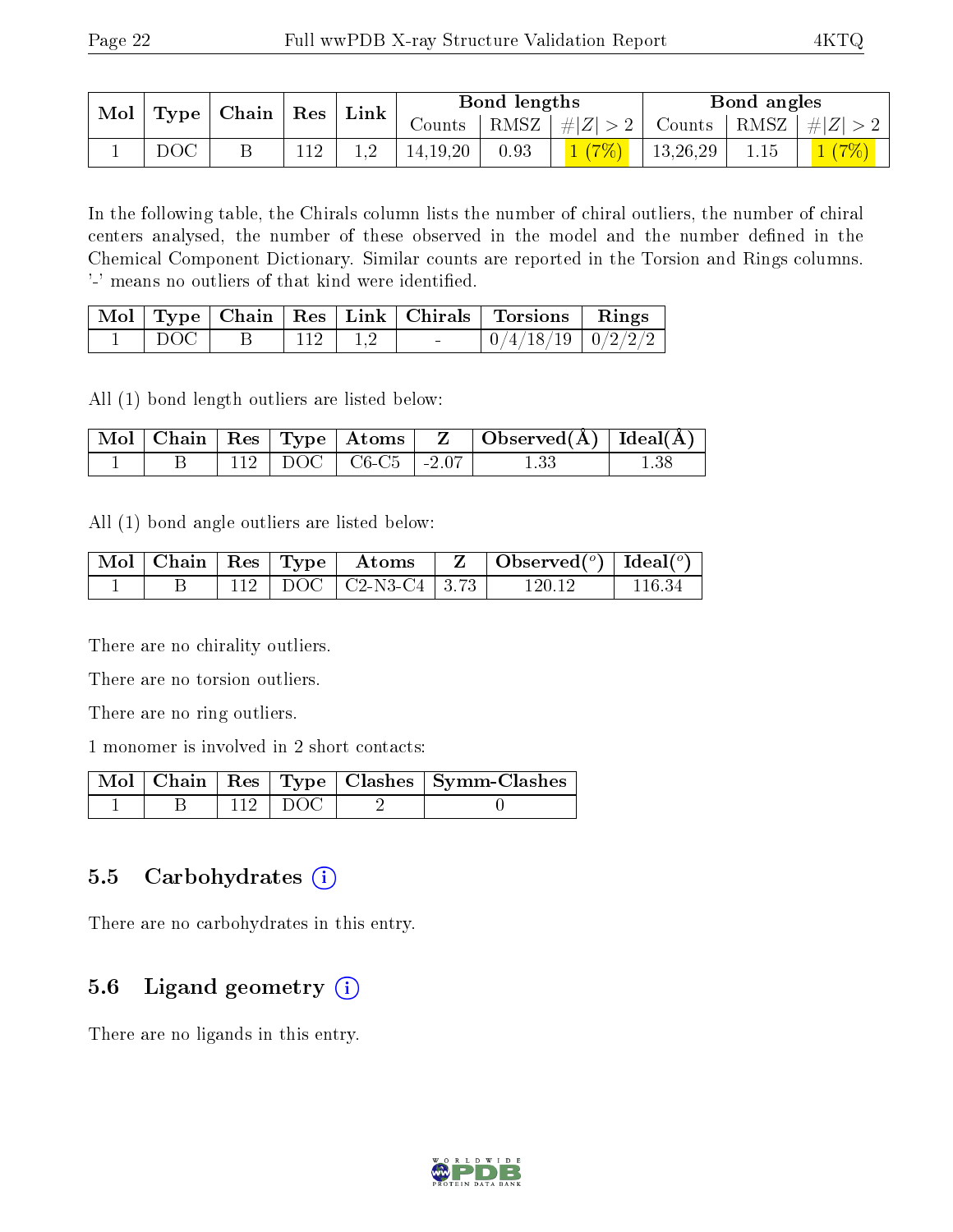# 5.7 [O](https://www.wwpdb.org/validation/2017/XrayValidationReportHelp#nonstandard_residues_and_ligands)ther polymers (i)

There are no such residues in this entry.

# 5.8 Polymer linkage issues (i)

There are no chain breaks in this entry.